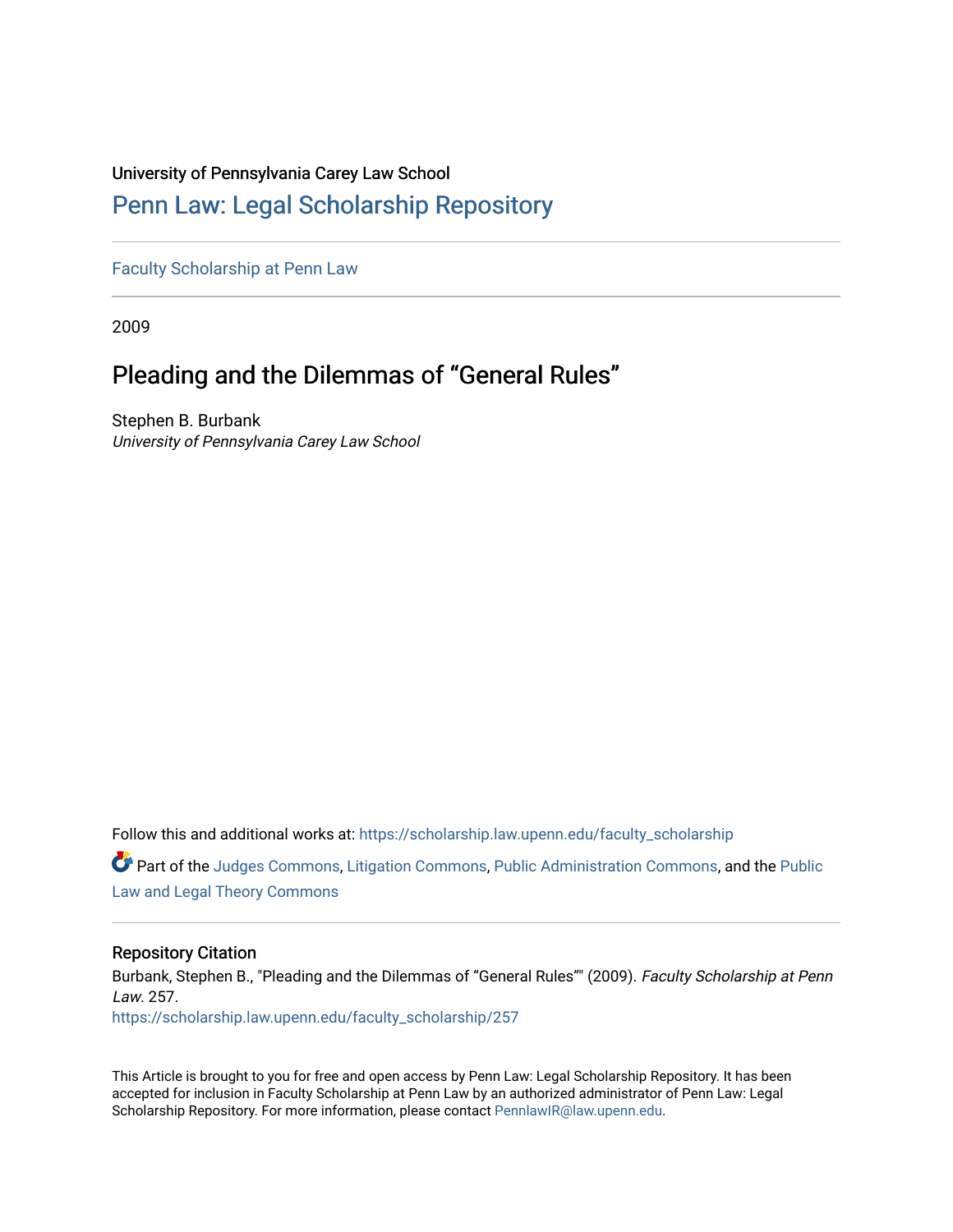# PLEADING AND THE DILEMMAS OF "GENERAL RULES"

#### STEPHEN B. BURBANK∗

 This Paper comments on Professor Geoffrey Miller's paper on pleading under Tellabs, Inc. v. Makor Issues & Rights, Ltd. and goes on (1) to use Tellabs, Bell Atlantic Corp. v. Twombly, and Iqbal v. Hasty (in which the Supreme Court of the United States has granted review) to illustrate the limits of, and costs created by, certain foundational assumptions and operating principles that are associated with the Rules Enabling Act's requirement of "general rules"; and (2), more generally, to illustrate the costs of the complex procedural system that we have created. Thus, for instance, the argument that the standards emerging from Twombly should be confined to antitrust conspiracy cases confronts the foundational assumptions that the Federal Rules of Civil Procedure are transsubstantive and that they cannot be amended by judicial interpretation. Similarly, in *Iqbal*, the government presumably denies that it is calling for the imposition of a heightened fact-pleading requirement in cases involving high government officials entitled to an immunity defense because the Court seems to have made it impossible for the judiciary openly to impose such a requirement other than through "The Enabling Act Process." The Court may, however, take a different view of the appropriate contextual plausibility judgment than did the lower court in Iqbal. If so, however, the Court would thereby confirm the view that Twombly is an invitation to the lower courts to make ad hoc decisions reflecting buried policy choices. I therefore argue that, if the Court is persuaded that the changes already made to pleading jurisprudence are insufficient to accommodate the needs of the immunity defense, it should forthrightly require fact pleading as a matter of substantive federal common law.

|  | I. Assessing the Adequacy of Complaints Alleging Scienter |  |
|--|-----------------------------------------------------------|--|
|  |                                                           |  |
|  | II. Foundational Assumptions and Operating Principles 541 |  |
|  |                                                           |  |
|  |                                                           |  |

#### **INTRODUCTION**

Professor Geoffrey Miller's paper on pleading under the Private

David Berger Professor for the Administration of Justice, University of Pennsylvania. Steve Subrin and Tobias Wolff provided helpful comments on a draft, and I benefited from discussion of this work at faculty workshops at Penn Law and the University of Arizona. Michael O'Connor, University of Pennsylvania Law School (Class of 2009), provided excellent research assistance.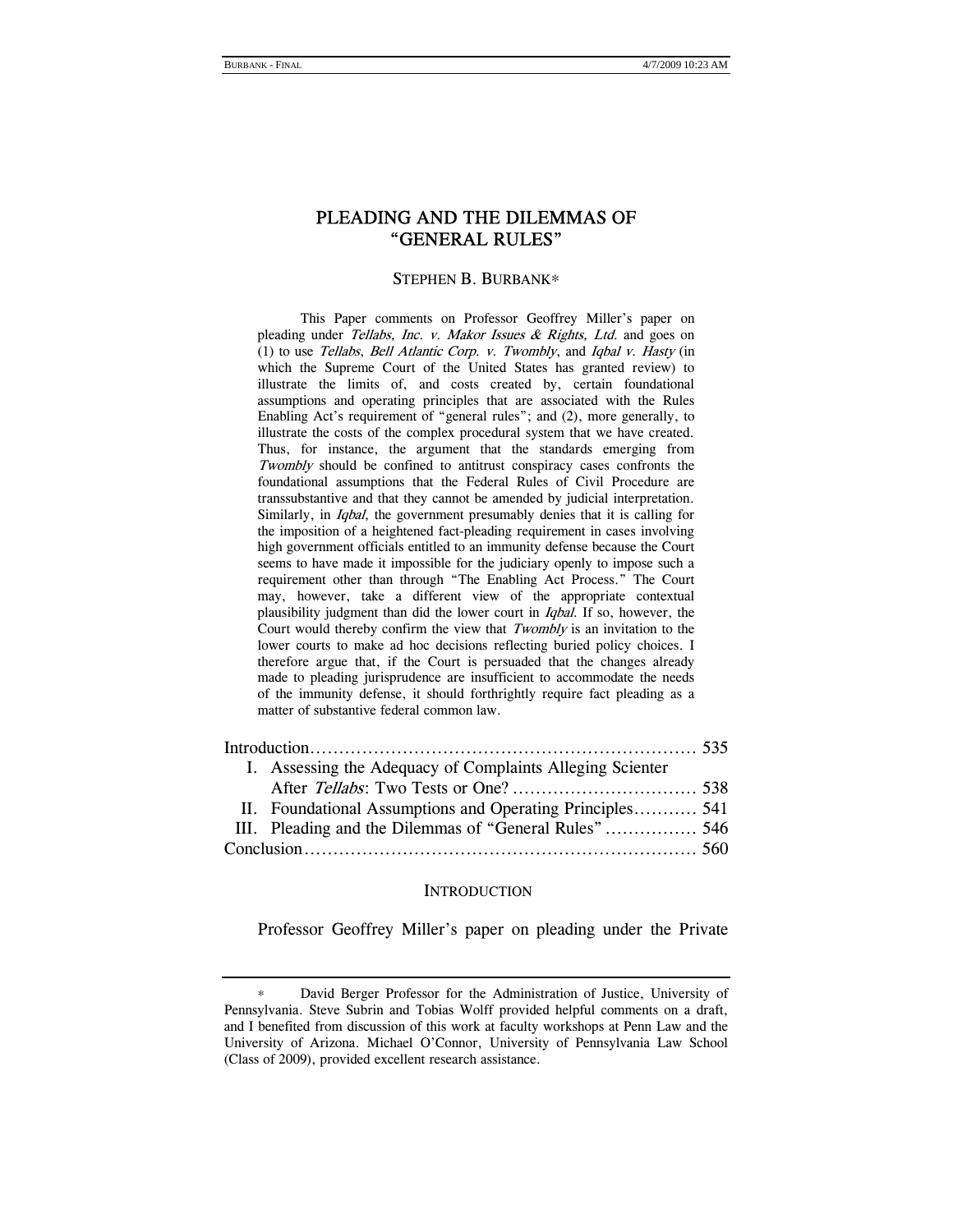Securities Litigation Reform Act of 1995 (PSLRA) after *Tellabs, Inc.* v. Makor Issues & Rights, Ltd.<sup>1</sup> is both interesting and useful, and I agree with almost all of it.<sup>2</sup> In this contribution to the Symposium, I will first discuss the few matters about which Professor Miller and I apparently disagree. I will then use the occasion of commenting on Miller's paper as an opportunity to attach a large tail to a small dog by turning to the broader landscape of pleading, and arguing that Tellabs, another recent pleading decision of the Supreme Court of the United States, *Bell Atlantic Corp. v. Twombly*,<sup>3</sup> and a case soon to be decided, Iqbal v. Hasty,<sup>4</sup> illustrate costs of, and constraints imposed by, some of the foundational assumptions and operating principles of modern American procedure.

 The foundational assumptions I discuss are the notions that (1) the "general rules" required by the 1934 Rules Enabling Act<sup>5</sup> should not only be uniformly applicable in all federal district courts, but uniformly applicable in all types of cases (transsubstantive); (2) judicial discretion should be preferred to formalism in the creation of such general rules; and (3) once made through "The Enabling Act Process," these general rules can only be changed through that process (or by legislation).

The operating principles I discuss are (1) the view that general rules should not only be transsubstantive but also, as it were, transprocedural, and accordingly that different rules should not (usually) be written for cases having different procedural needs; and (2) the view that has translated the preference for judicial discretion into a preference for judicial power, resulting in the position that legislative procedure is illegitimate.

The PSLRA's ambiguities explored by Professor Miller resulted from a democratic process that is acknowledged as appropriate for the creation of policy on important social issues, such as the issues that are implicated when a system chooses pleading rules. Whether or not the choices in the provision considered in *Tellabs* are wise, they are

(a) The Supreme Court shall have the power to prescribe general rules of practice and procedure and rules of evidence for cases in the United States district courts (including proceedings before magistrates thereof) and courts of appeals.

28 U.S.C. § 2072(a) (2006).

 <sup>1. 127</sup> S. Ct. 2499 (2007).

<sup>2.</sup> See Geoffrey P. Miller, Pleading After Tellabs, 2009 WISC. L. REV. 507.

 <sup>3. 127</sup> S. Ct. 1955 (2007).

 <sup>4. 490</sup> F.3d 143 (2d Cir. 2007), cert. granted sub nom. Ashcroft v. Iqbal, 128 S. Ct. 2931 (2008).

 <sup>5.</sup> Act of June 19, 1934, Pub. L. No. 73-415, 48 Stat. 1064. As currently codified, the relevant language is: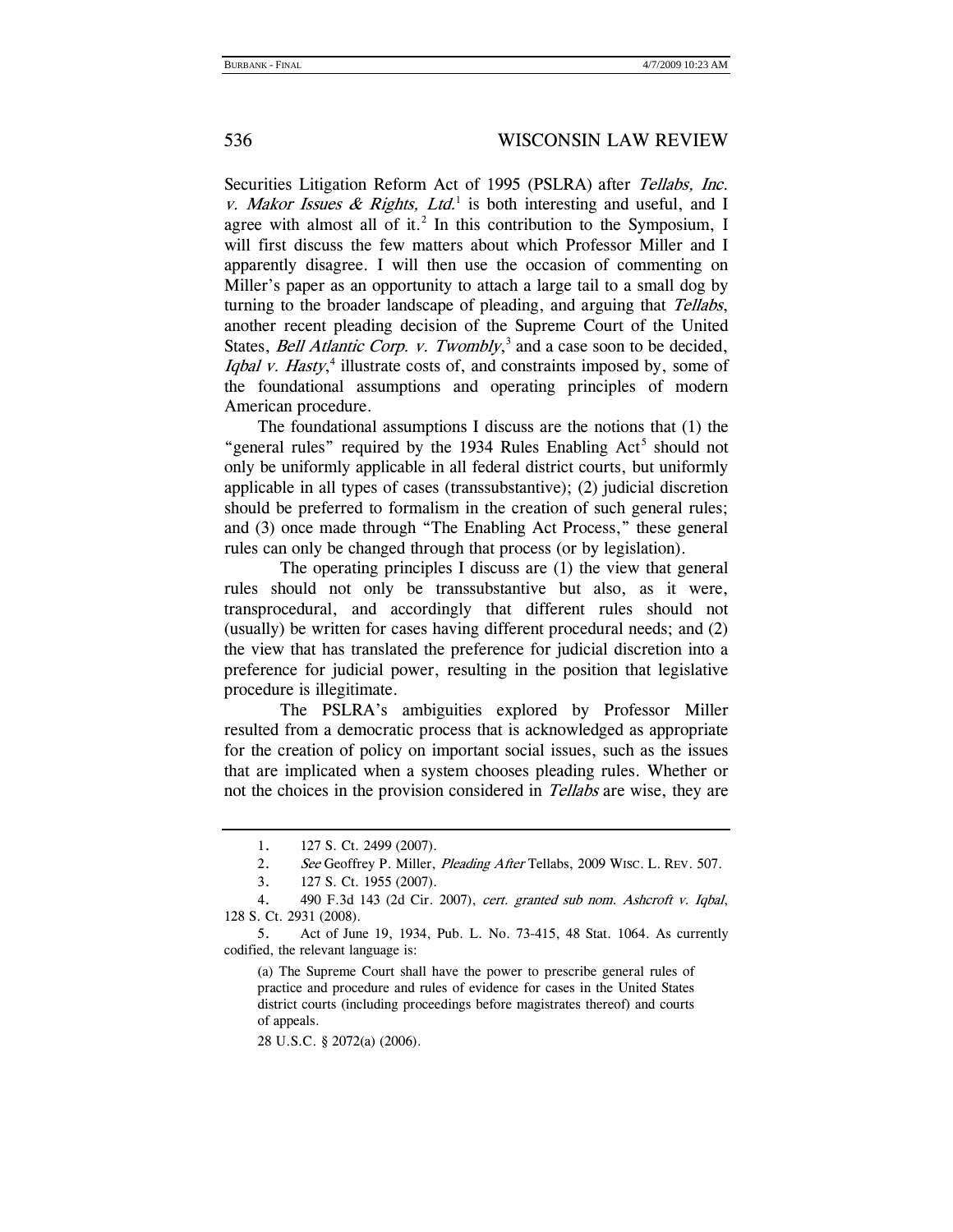confined to cases brought under the PSLRA. And if the policy choices it reflects are buried, the concern is democratic accountability in the weak sense of law makers taking responsibility for their actions.

The Federal Rules of Civil Procedure ("Federal Rules") at issue in Twombly, by contrast, resulted from a process that is not acknowledged as appropriate for the creation of policy on important social issues. If the policy choices they make are buried, the concern may be democratic accountability in both the weak sense and in the strong sense of separation of powers.

The argument (made by some lower courts and scholars) that the standards emerging from Twombly should, and can, be confined to antitrust conspiracy cases confronts the foundational assumptions that the Federal Rules are transsubstantive and cannot be amended by judicial interpretation. Moreover—taking the view that those standards do, in fact, represent a change through judicial interpretation—the Supreme Court acting as such under Article III of the United States Constitution is ill equipped to gather the range of empirical data, and lacks the practical experience, that should be brought to bear on the questions of policy, procedural and substantive, that are implicated in considering standards for the adequacy of pleadings, even in the antitrust context. Individual litigation under Article III is even more obviously inadequate for the policy choices implicated in considering standards for the adequacy of pleadings on a transsubstantive basis.

The Court has an opportunity to clarify the meaning and scope of its Twombly standards in Iqbal, but it is difficult to imagine what the Court could do, other than affirm, without exacerbating confusion about pleading standards. Yet, both the facts that the Court granted certiorari and that *Iqbal* involves pleading's interplay with the federal common law of official immunity prompt concern that reversal is likely. The question becomes how that could be accomplished with minimum collateral damage. I argue that, if the Court is persuaded that the changes already made to pleading jurisprudence are insufficient to accommodate the needs of the immunity defense, it should forthrightly require fact pleading as a matter of substantive federal common law.

These three cases thus illustrate the limits of, and costs created by, foundational assumptions and operating principles imputed to, or entailed in, the concept of general rules. I conclude with reflections about one particular aspect of modern American procedure that has always seemed to me perhaps the most serious such cost: its complexity.

It is well and good to defend a choice of judicial discretion over formalism as the price of procedural justice. That argument is not available, however, for the defense of the operating principle that refuses to contemplate separate general rules for simple cases. One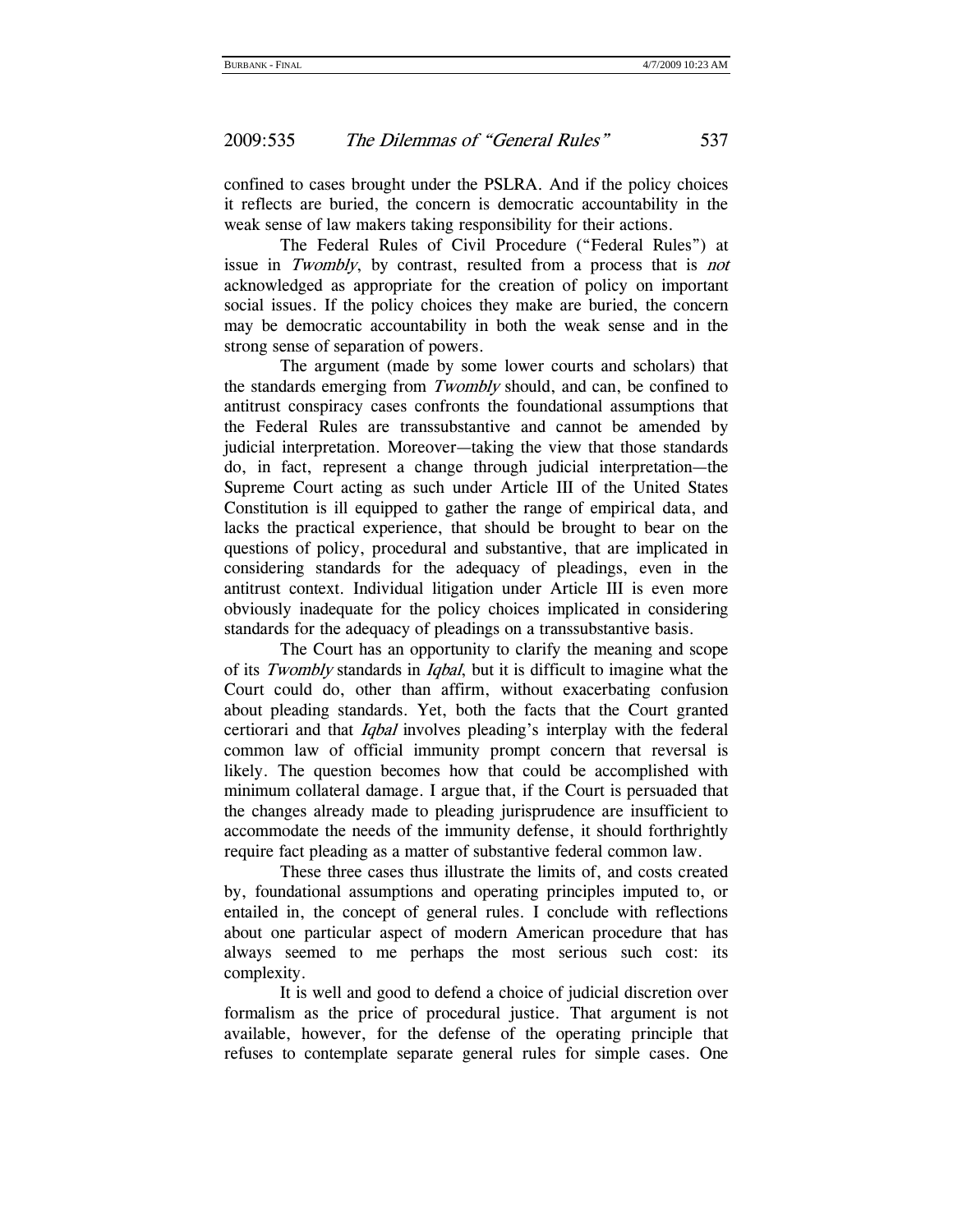might regard that choice as akin to the amount-in-controversy requirement in the diversity statute, a necessary defense against the consumption of a scarce resource by everyday cases of no importance. The comparison does not work, in part because the cases in question by hypothesis meet any jurisdictional requirement, and more importantly because the argument reflects a buried policy choice afflicted with defects in democratic accountability. Moreover, awareness that many states have followed the model of the Federal Rules suggests that the ultimate cost of crafting the general rules for complex cases may be closing this country's courts to those with everyday disputes.

# I. ASSESSING THE ADEQUACY OF COMPLAINTS ALLEGING SCIENTER AFTER TELLABS: TWO TESTS OR ONE?

Professor Miller's analysis of the proper approach to assessing the adequacy of securities-fraud complaints after Tellabs is rigorous and sophisticated, and what he has to say is illuminating even if one disagrees, as I do, with the analytical architecture that he attributes to the Court. The statutory language in question provides that "the complaint shall, with respect to each act or omission alleged to violate this chapter, state with particularity facts giving rise to a strong inference that the defendant acted with the required state of mind [scienter]."<sup>6</sup> The Tellabs Court's interpretation of *strong inference* was that "an inference of scienter must be more than merely plausible or reasonable—it must be cogent and at least as compelling as any opposing inference."7

I join Professor Miller in rejecting any interpretation of the Court's opinion that would give trumping force to a cogency requirement by interpreting it as more demanding than "the requirement of comparative inferential strength,"<sup>8</sup> although Miller acknowledges that Judge Richard Posner's opinion on remand in Tellabs<sup>9</sup> need not be read to do that.<sup>10</sup> My disagreement concerns the anterior question whether the Court in fact intended to prescribe two tests for the adequacy of the particularized pleadings on scienter that the PSLRA requires. Justice Ruth Bader Ginsburg's opinion is hardly a model of precision or consistency in the use of language. On the view I take of it, that

10. Miller, supra note 2, at 514 n.18.

 <sup>6. 15</sup> U.S.C. § 78u-4(b)(2).

<sup>7.</sup> Tellabs, Inc. v. Makor Issues & Rights, Ltd., 127 S. Ct. 2499, 2504–05 (2007).

<sup>8.</sup> Miller, *supra* note 2, at 511.

<sup>9.</sup> Makor Issues & Rights, Ltd. v. Tellabs Inc., 513 F.3d 702, 711 (7th Cir. 2008).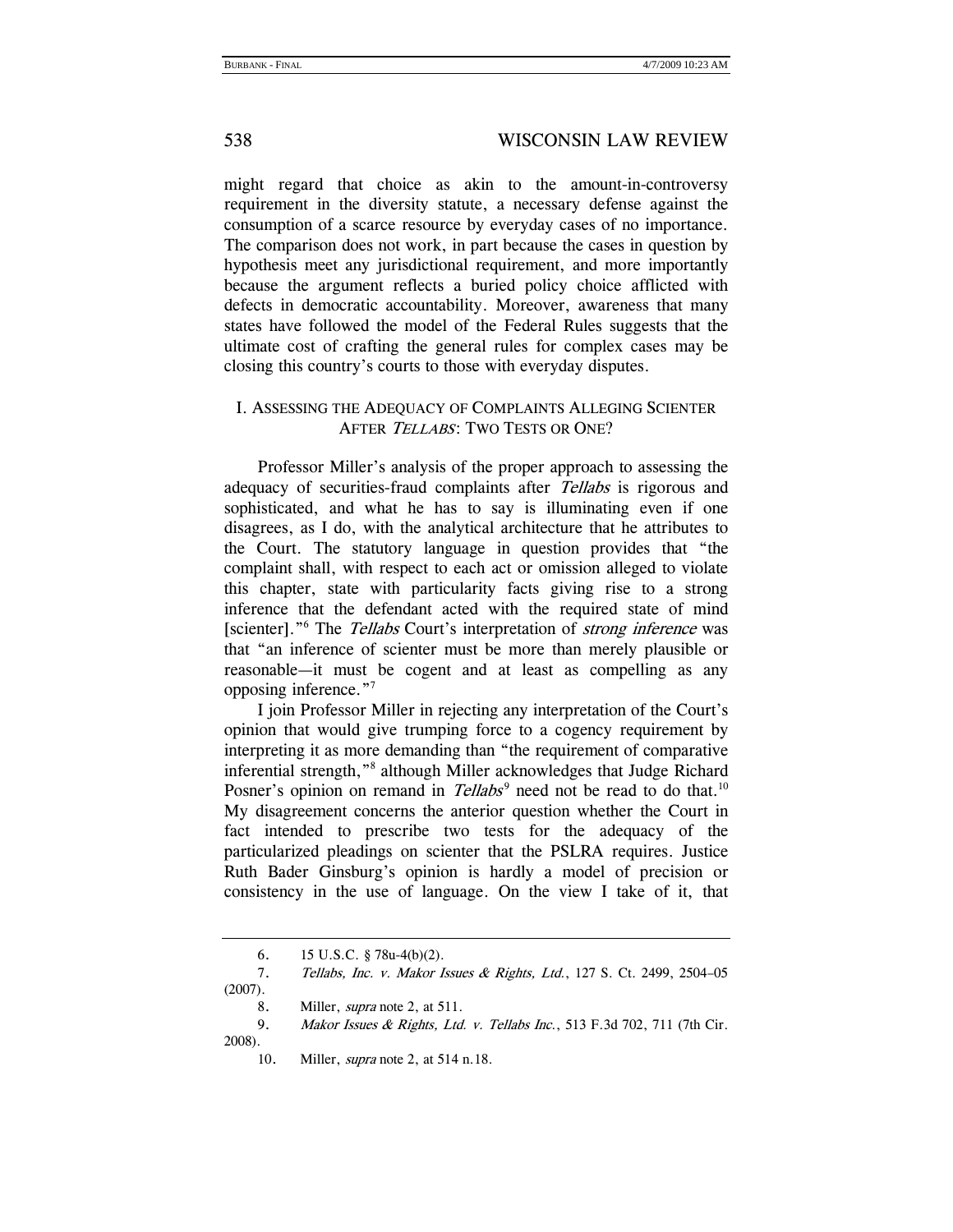opinion well illustrates what lexicographer H. W. Fowler called "elegant variation," a vice of those "intent rather on expressing themselves prettily than on conveying their meaning clearly."11 For it appears to me that the Court regards the adjective cogent as a synonym of strong (the word used in the PSLRA), and also of compelling. In other words, "cogent and at least as compelling as any plausible opposing inference"12 is an example of lawyers' penchant not just for "elegant variation" but for elegant redundancy, akin to "arbitrary and capricious."

The Court tells us that one cannot determine whether an inference is strong without comparing it to other inferences.<sup>13</sup> Since "strong" inference" is the statutory standard, this raises the question why a comparative inquiry alone is not sufficient. If the inference of scienter emerging from that inquiry is at least as strong (or compelling) as any inference of nonscienter, then it is a strong inference as required by the PSLRA. Judge Posner, who may have led Professor Miller down a path to nowhere, acknowledged, "It is easier to consider the second, the comparative, question first."<sup>14</sup> Indeed it is, because if (1) *cogent* means strong, and (2) whether an inference is strong can only be determined through a comparative exercise, answering the second question will always answer the first.

Unlike Professor Miller, in other words, I do not believe that the Court intended by the use of *cogent* to establish a baseline of plausibility that an inference of scienter must meet in order to meet the Tellabs standard.<sup>15</sup> To be sure, Miller has been able to imagine a situation in which an inference that qualified as *strong* under the Court's required comparative analysis might not be deemed plausible under a particular view of what plausibility requires, because, although as strong as any competing inference, it is not "strong compared with the competing inferences taken together."16 At the least, however, bringing plausibility on to the stage for this purpose is unfortunate because, in rejecting the view that the PSLRA requires only a plausible inference of scienter, the Court equated *plausible* with *reasonable*.<sup>17</sup> Further, it is difficult to square Miller's advocacy of two tests with the

14. Makor, 513 F.3d at 707.

16. Id.

 <sup>11.</sup> H.W. FOWLER, A DICTIONARY OF MODERN ENGLISH USAGE 130 (1926).

 <sup>12.</sup> Tellabs, 127 S. Ct. at 2505.

<sup>13.</sup> See id. at 2510 ("The strength of an inference cannot be decided in a vacuum. The inquiry is inherently comparative: How likely is it that one conclusion, as compared to others, follows from the underlying facts?").

 <sup>15.</sup> Miller, supra note 2, at 514.

 <sup>17.</sup> See Tellabs, 127 S. Ct. at 2504–05 ("[A]n inference of scienter must be more than merely plausible or reasonable . . . . ").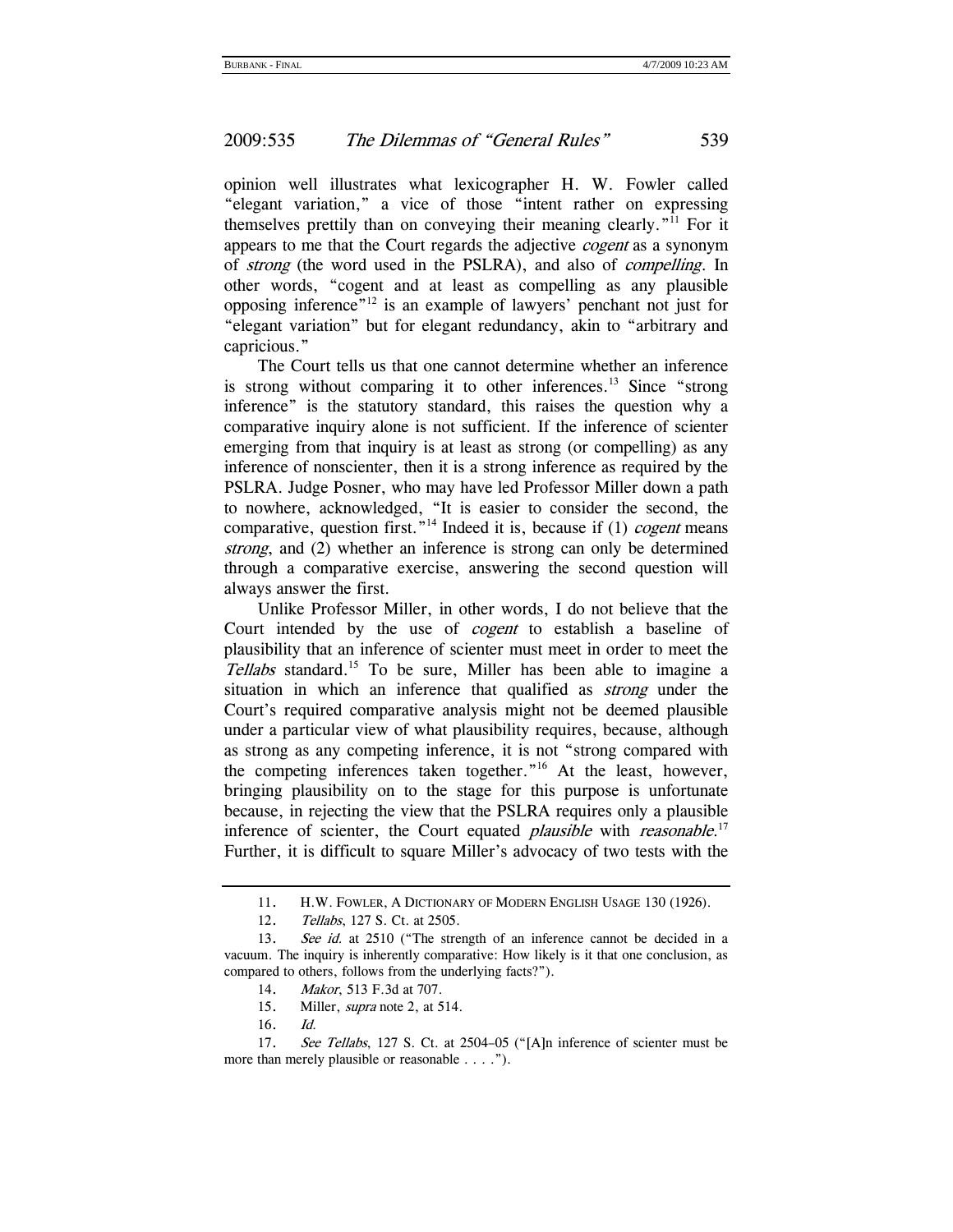view (which I share) that "[t]he proper test, in the majority's view, is that the plaintiff wins in the event the competing inferences are equally strong."<sup>18</sup>

Miller describes his putative discrete cogency requirement as "much less complex," and, contrary to Judge Posner on remand in Tellabs, 19 urges courts to address it "before investigating comparative inferential strength. $120$  In truth, he is advocating two comparative exercises. For, as Judge Posner observed, "The plausibility of an explanation depends on the plausibility of the alternative explanations."<sup>21</sup> Miller admits as much when he states, "The court merely needs to evaluate the strength of a single inference—that of scienter—and to compare this against an absolute baseline of inferential strength."<sup>22</sup> Even if the two comparative exercises Miller imputes to Tellabs are not doomed to redundancy, his survey of the content that could be given to such an absolute baseline is likely to inspire fear and loathing in anyone who understands the threat that legal indeterminacy about the freedom of judges to police inferences presents to policies underlying both the substantive law and the Seventh Amendment.<sup>23</sup> And what is the point if, as Miller appears to conclude, the absolute baseline should be set at a point where, predictably, an inference satisfying the requirement will often not be as strong as "competing inferences taken together" $?^{24}$  That, after all, is the situation with which his putative

- 20. Miller, *supra* note 2, at 515.
- 21. Makor, 513 F.3d at 711.

22. See Miller, supra note 2, at 515. The notion that one can evaluate the strength of an inference—determine where it falls on the baseline—without first (or, apart from) making the comparison Professor Miller calls for, neglects Judge Posner's reminder. See supra text accompanying note 21.

23. See Stephen B. Burbank, Vanishing Trials and Summary Judgment in Federal Civil Cases: Drifting Toward Bethlehem or Gomorrah?, 1 J. EMPIRICAL LEGAL STUD. 591, 623 (2004) (contending that neither the Seventh Amendment, as interpreted, nor the Supreme Court's 1985–86 summary-judgment trilogy provides much protection against "a court that, for whatever reason, has an expansive definition of chaff and hence is impatient with the pleas of a litigant to continue with an apparently weak case").

 24. Miller, supra note 2, at 512. Professor Miller apparently favors an "intermediate standard" that (in his example) posits a 20 percent probability for the

<sup>18.</sup> Miller, *supra* note 2, at 511; see id. at 533 ("[T]here is no deference accorded to inferences of scienter aside from the stipulation that a tie goes to the plaintiff."). In rejecting a "super-comparative-strength standard," id. at 514, as the baseline for his putative discrete cogency requirement, Professor Miller observes that it "would nullify the requirement of comparative inferential strength as an independent factor, notwithstanding the clear emphasis in the *Tellabs* opinion on the importance of this analysis." Id. Indeed it would. Because the comparative analysis alone engaged the Court's attention, it seems unlikely that the justices intended to smuggle another requirement through the front door.

<sup>19.</sup> See Makor, 513 F.3d at 707; supra text accompanying note 14.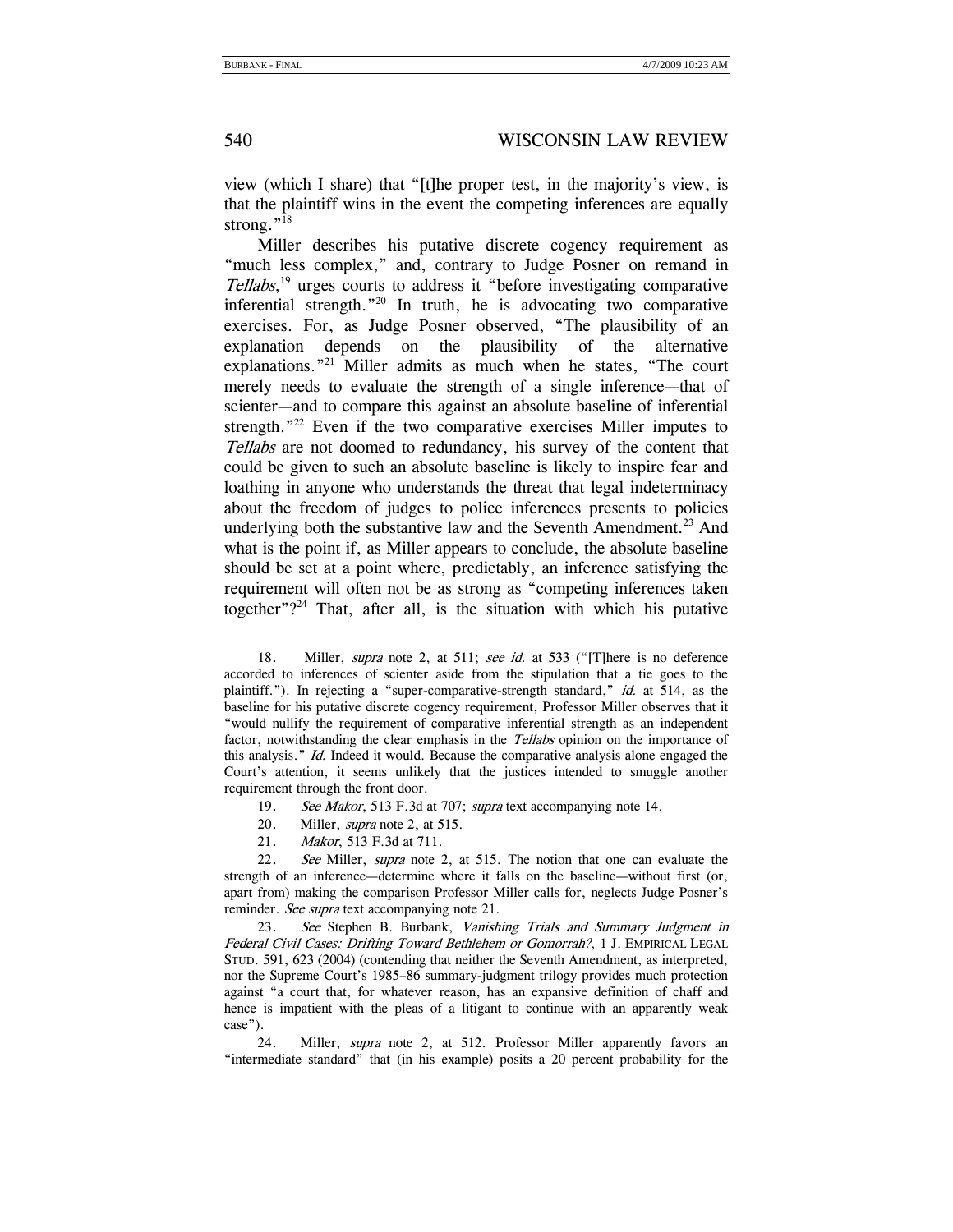discrete cogency requirement is supposed to deal. Thus, it is no surprise that this putative requirement is nowhere to be seen in the last two thirds of Professor Miller's paper, where he very valuably explores the process of inference in typical scenarios presented by securitiesfraud cases.<sup>25</sup>

#### II. FOUNDATIONAL ASSUMPTIONS AND OPERATING PRINCIPLES

One of the foundational assumptions of modern American procedure is that the Rules Enabling Act's reference to "general rules" forecloses the promulgation of different prospective rules for cases that involve different bodies of substantive law. The Advisory Committee that the Supreme Court appointed in 1935 discussed the meaning of that phrase at its first meeting.<sup>26</sup> The focus of the discussion was whether, as one of its members had contended in a remarkable piece of revisionist history published the year before, $^{27}$  the Enabling Act could be read to accommodate different rules on the same subject (e.g., discovery) for the district courts in different states—in other words, conformity to state law as under the Conformity Act of  $1872<sup>28</sup>$  Firmly

25. See id. at 515–34.

inference of scienter, and three competing inferences not implicating scienter with probabilities of 25 percent, 25 percent, and 30 percent, respectively. See id. Although the example does indeed "illustrat[e] that the two tests can be applied independently of one another," id. at 515, it also illustrates why the discrete cogency requirement he champions would usually not do the work that supposedly justifies its existence.

 <sup>26.</sup> Summary of Proceedings of the First Meeting of the Advisory Committee on Rules (June 20, 1935), available at Records of the U.S. Judicial Conference, Committees on Rules of Practice and Procedures, 1935–1988, No. CI-103-30, at 6–7 (Cong. Info. Serv.) (microforms) [hereinafter Summary of Proceedings] ("The first matter considered was the meaning of the term *general rules* as used in the statute, and whether the statute contemplates that all rules promulgated shall operate uniformly in all the districts, or whether the Court may promulgate some rules for some districts and other rules for other districts. In this connection the discussion covered the question of conformity between state and federal practice. After full discussion, it was the unanimous opinion of those present that the statute contemplates that in so far as unified rules are promulgated they must operate uniformly in all the districts . . . .").

<sup>27.</sup> See Edson R. Sunderland, The Grant of Rulemaking Power to the Supreme Court of the United States, 32 MICH. L. REV. 1116, 1128 (1934); see also Edson R. Sunderland, Character and Extent of the Rule-Making Power Granted U.S. Supreme Court and Methods of Effective Exercise, 21 A.B.A. J. 404, 405 (1935). The Michigan Law Review article almost cost its author a seat on the Advisory Committee, and Charles Clark used it to advance his own interest in becoming the reporter. See Stephen B. Burbank, The Rules Enabling Act of 1934, 130 U. PA. L. REV. 1015, 1135–36 (1982) (discussing Sunderland's revisionist articles, the discussion at the Advisory Committee's first meeting, and Clark's maneuvering).

 <sup>28.</sup> Act of June 1, 1872, ch. 255, §§ 5–6, 17 Stat. 196, 197. Sunderland could not attend this meeting. See Summary of Proceedings, supra note 26, at 1.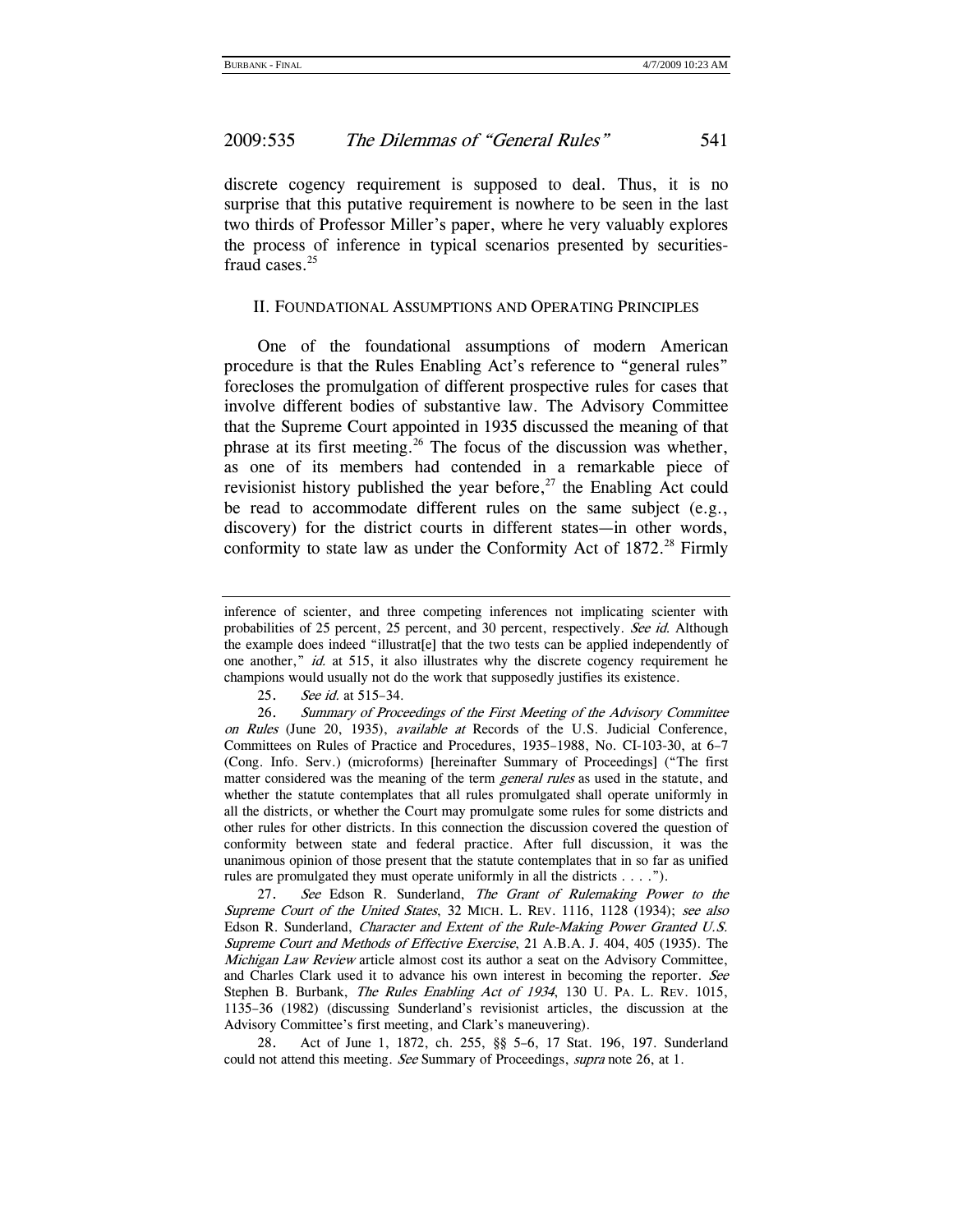(and correctly) rejecting this position, $^{29}$  the Advisory Committee seems simply to have assumed that its interpretation of general rules in that respect entrained the additional requirement that rules promulgated under the Enabling Act not only be geographically uniform, but transsubstantive.30

The meaning of the Enabling Act aside, the normative question whether we are well served today by a rule-making enterprise that continues to frame rules and amendments for all cases filed in federal district court, no matter what the source or content of the substantive law, has been a subject of vigorous discussion and debate in the literature.<sup>31</sup> Defenders of this foundational assumption have, by and large, ignored the fact that those questioning it are not calling for wholly different procedural regimes for different bodies of substantive law.<sup>32</sup> The call in this respect has been for consideration of altering only discrete Federal Rules, or portions thereof, that do not satisfactorily implement the policies underlying a body of substantive law or a particular scheme of substantive rights, with all other Federal

<sup>29.</sup> See id. at 7.

<sup>30.</sup> See Stephen B. Burbank, Of Rules and Discretion: The Supreme Court, Federal Rules and Common Law, 63 NOTRE DAME L. REV. 693, 713–14 n.140 (1988) [hereinafter Burbank, *Of Rules and Discretion*] ("The question whether uniformity necessarily entails trans-substantivity was not addressed probably because it was assumed."); Stephen B. Burbank, The Transformation of American Civil Procedure: The Example of Rule 11, 137 U. PA. L. REV. 1925, 1935 (1989) [hereinafter Burbank, Transformation] (noting a lack of support for that position in legislative history of the Rules Enabling Act of 1934 or in the long history preceding its enactment); Stephen N. Subrin, How Equity Conquered Common Law: The Federal Rules of Civil Procedure in Historical Perspective, 135 U. PA. L. REV. 909, 956–61 (1987); id. at 995–96 ("Such an integration of procedure and substance, however, would have required a degree of technicality, categorization, and definition that was at odds with the simplicity and uniformity themes the proponents had developed to propel their reform."). As Professor Bone maintains, the common view that procedure was independent of substantive law "implied that procedural rules could and should be general in nature and 'trans-substantive.'" Robert G. Bone, Making Effective Rules: The Need for Procedure Theory, 61 OKLA. L. REV. 319, 324 (2008).

<sup>31.</sup> See, e.g., Burbank, Of Rules and Discretion, supra note 30 (criticizing insistence on transsubstantivity); Paul A. Carrington, *Making Rules to Dispose of* Manifestly Unfounded Assertions: An Exorcism of the Bogy of Non-Trans-Substantive Rules of Civil Procedure, 137 U. PA. L. REV. 2067 (1989) (defending transsubstantivity); Robert M. Cover, For James Wm. Moore: Some Reflections on a Reading of the Federal Rules, 84 YALE L.J. 718, 731 (1975); Subrin, supra note 30. Recently, Professor Bone has asserted that "we must bury, once and for all, the thoroughly misguided idea that transsubstantivity is an independent value or ideal for the Federal Rules." Bone, *supra* note 30, at 333.

<sup>32.</sup> See, e.g., Geoffrey C. Hazard, Jr., Discovery Vices and Trans-Substantive Virtues in the Federal Rules of Civil Procedure, 137 U. PA. L. REV. 2237, 2244 (1989) ("This critique contemplates separate sets of rule[s] for civil rights cases, antitrust cases, routine automobile cases, and so on.").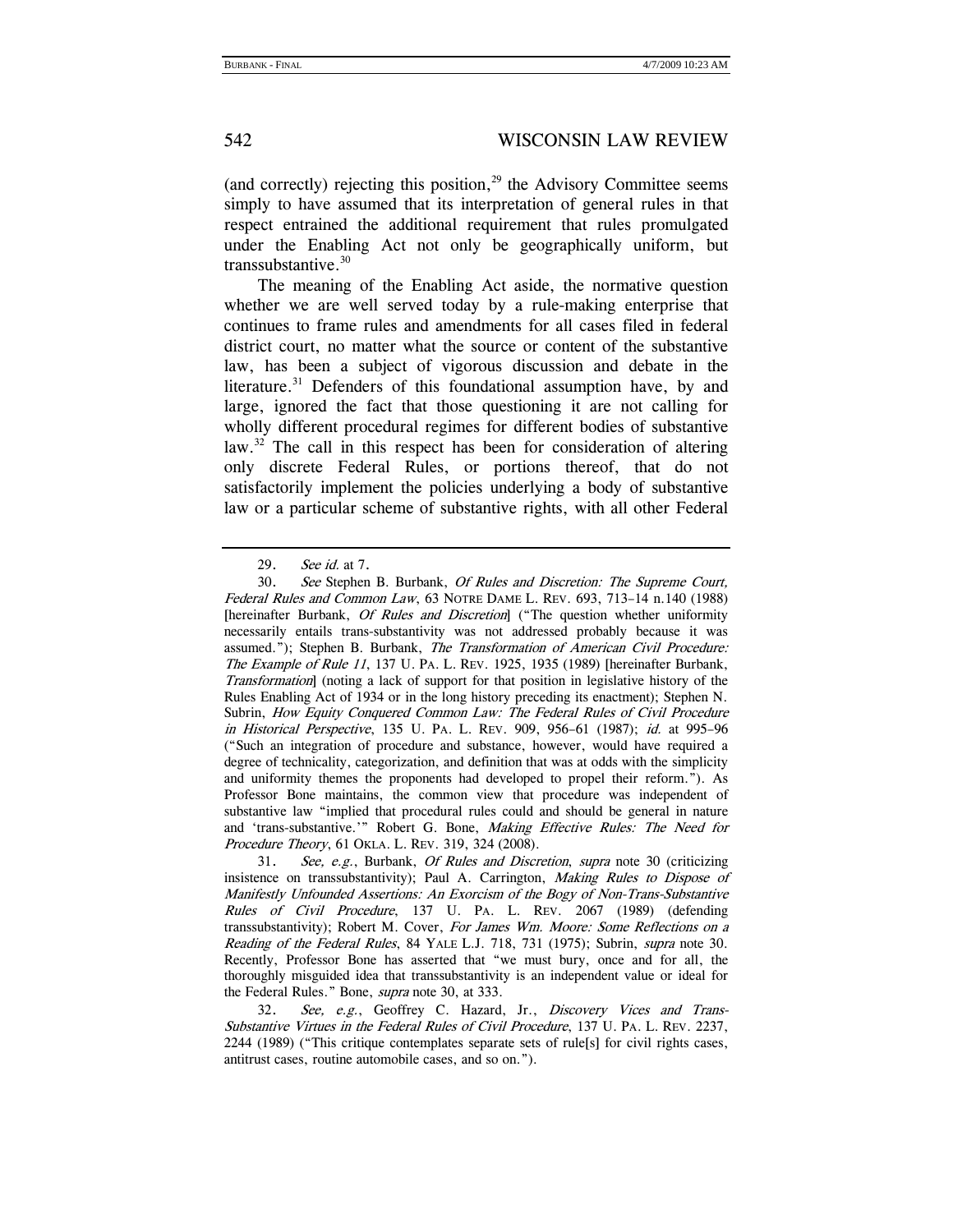Rules remaining applicable.<sup>33</sup> Notwithstanding this discussion and debate, and notwithstanding dramatic evidence of the costs of transsubstantive procedure furnished by, for example, the modern class action under Federal Rule 23 as amended in  $1966$ ,<sup>34</sup> transsubstantivity has remained a foundational assumption for all subsequent advisory committees. An important reason may be that departures from it raise questions of institutional power and legitimacy.<sup>35</sup>

Another foundational assumption of modern American procedure is that judicial discretion is to be preferred to formalism (defined as a preference for rules having substantial determinative content).<sup>36</sup> This is also an operating principle entailed by the first foundational assumption, that is, by the supposed attributes of general rules. For rules of the scope required by the traditional interpretation of that term, formalism is hopeless. $37$  In any event, viewed either as a normative preference or as a practical necessity, this characteristic of modern American procedure is hardly surprising when one considers that the

No one I know is suggesting a return to the forms of action or a wholesale rejection of transsubstantive procedure. Some of us, however, are suggesting that it is time both to face facts (in particular the fact that uniformity and transsubstantivity rhetoric are a sham) and to find out the facts (in particular the facts about discretionary justice). A "veil of ignorance" may be an apt metaphor to describe federal rulemaking to date. It is not, I contend, an appropriate normative posture for the rulemakers of the future.

 Burbank, Transformation, supra note 30, at 1940–41; see Bone, supra note 30, at 333–34; id. at 334 ("[The o]ptimal level of generality should be determined not by reference to some trans-substantive ideal, but by balancing the costs and benefits of general versus specific rules.").

34. See, e.g., Stephen B. Burbank, Aggregation on the Couch: The Strategic Uses of Ambiguity and Hypocrisy, 106 COLUM. L. REV. 1924, 1927–31 (2006) (discussing the problem of inefficient overenforcement posed by small-claims classaction lawsuits under Federal Rule 23).

35. See infra text accompanying notes 110, 119.

 36. GEOFFREY C. HAZARD, JR., RESEARCH IN CIVIL PROCEDURE 9 (1963) ("[A] rule, to have cognitive and normative significance as such, must have an important degree of determinative content to the group to whom it is addressed.").

37. See Burbank, Of Rules and Discretion, supra note 30, at 715 ("Federal Rules that avoid policy choices and that in essence chart ad hoc decision-making by trial judges are uniform and hence trans-substantive in only the most trivial sense."); Burbank, Transformation, supra note 30, at 1940–41 ("[U]niformity and transsubstantivity rhetoric are a sham.").

<sup>33.</sup> See Burbank, *Of Rules and Discretion, supra* note 30, at 716–17 (noting the existence of Racketeer Influenced and Corrupt Organizations Act standing orders and asking, "[W]hy should we not have uniform rules that govern such cases, and those like them, in the respects in which they are deemed atypical, either because of their procedural requirements or the requirements of the substantive law?"); see also Stephen N. Subrin, Fudge Points and Thin Ice in Discovery Reform and the Case for Selective Substance-Specific Procedure, 46 FLA. L. REV. 27 (1994). As I have previously noted: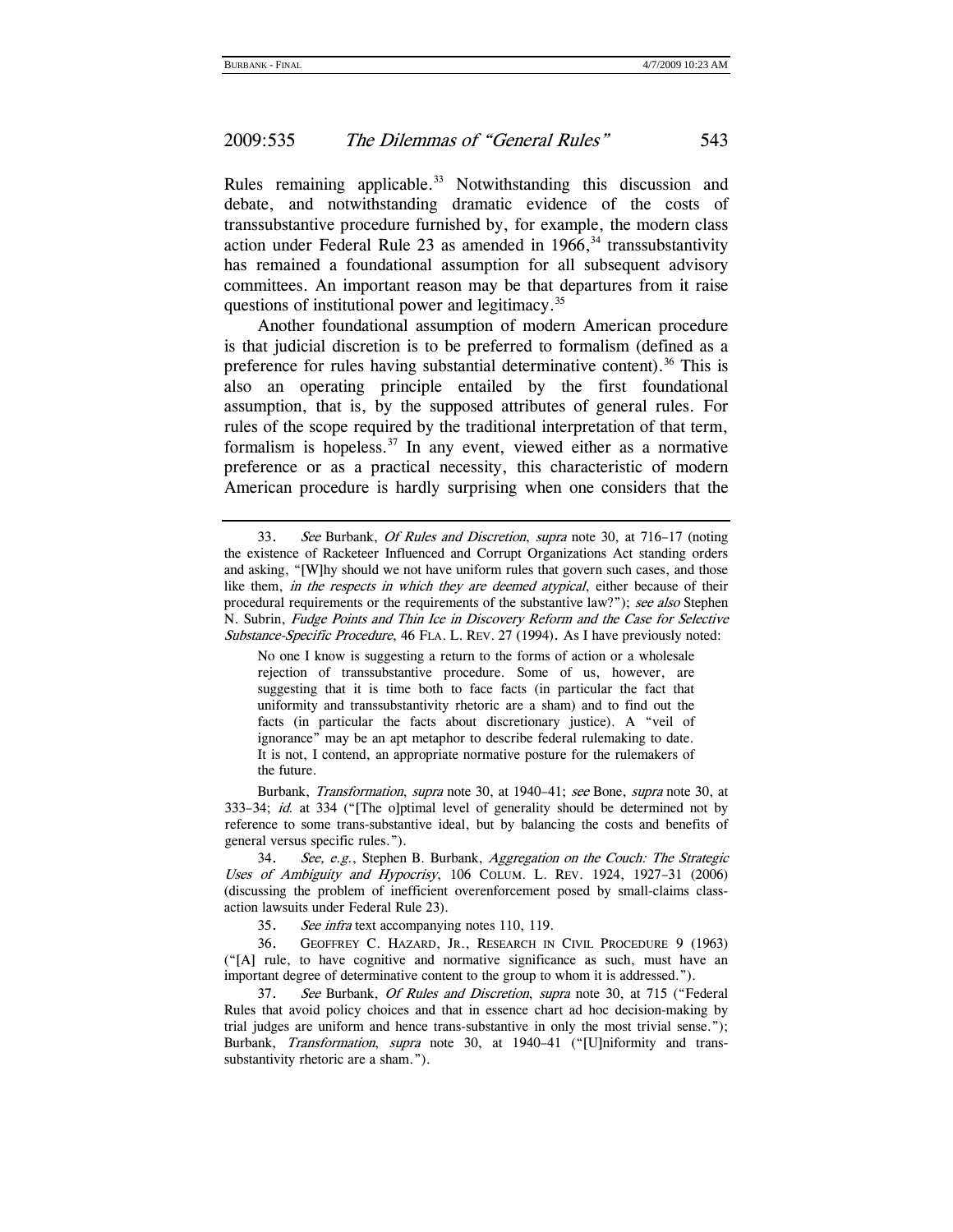chief architects of the original 1938 Federal Rules were steeped in knowledge of the costs of inflexibility associated with common law and code procedure, infatuated with the flexibility of equity (to the point of ignoring its costs), and thoroughly versed in both the ethos of progressive regulation and the lessons of legal realism.<sup>38</sup>

Another operating principle, related to, but not required by, the foundational assumption concerning general rules, is that different rules should not (usually) be written for cases having different procedural needs, as for instance to establish different procedural tracks.<sup>39</sup> Whether this (as it were) transprocedural impulse has been thought a necessary (or useful) protection for transsubstantivity or for the discretion of the individual district-court judge, it was in any event sufficiently strong to prevent any district court from effectively responding to a congressional call for experimentation with procedural tracking in 1990.<sup>40</sup> When one considers that the federal courts are effectively inaccessible to many whose claims satisfy the amount-in-controversy requirement of the diversity statute, $41$  it does not seem far-fetched to believe that, like that

[their] unconscious understanding that lack of uniformity is a threat to the claim that procedure is a value-free science. If there is more than one scientifically valid way to litigate, then the choice of one or the other procedural system must be based on values; in other words, the selection of one mode of proceeding over another is a political choice.

Id. at 945.

39. For a limited exception, see FED. R. CIV. P.  $26(a)(1)(B)$  (exempting eight categories of cases from the initial-disclosure requirement).

40. See JAMES S. KAKALIK ET AL., RAND INST. FOR CIVIL JUSTICE, JUST, SPEEDY, AND INEXPENSIVE?: AN EVALUATION OF JUDICIAL CASE MANAGEMENT UNDER THE CIVIL JUSTICE REFORM ACT 11-13 (1996); id. at 12 ("The consequence was that almost all general civil cases to which CJRA [Civil Justice Reform Act] procedural principles might be relevant were placed in the standard track, if any tracking assignment was made.").

41. See GREGORY P. JOSEPH, FEDERAL LITIGATION—WHERE DID IT GO OFF TRACK? (2008), available at http://www.josephnyc.com/articles/viewarticle.php?53 ("Twenty-five years ago, on January 1, 1983, it cost parties roughly the same to litigate in state and federal court. Plaintiffs chose federal court sometimes for expansive discovery or to get a good judge, even though state court was an available alternative and additur impermissible in federal court. Today, plaintiffs with non-federal causes of action flee federal court, and those with federal claims scour the books for state law analogues."); see also Stephen B. Burbank, The Complexity of Modern American Civil

<sup>38.</sup> See Subrin, supra note 30, passim; see also Burbank, supra note 23, at 597–98  $\&$  n.20 (discussing the ties of the two chief architects of the Federal Rules to the Progressive and Legal Realism movements). For another view of "the Progressive drive for procedural uniformity," see Kenneth W. Graham, Jr., The Persistence of Progressive Proceduralism, 61 TEX. L. REV. 929 (1983) (reviewing JULIUS LEVINE, DISCOVERY: A COMPARISON BETWEEN ENGLISH AND AMERICAN CIVIL DISCOVERY LAW WITH REFORM PROPOSALS (1982)). Professor Graham attributes its embrace by academics to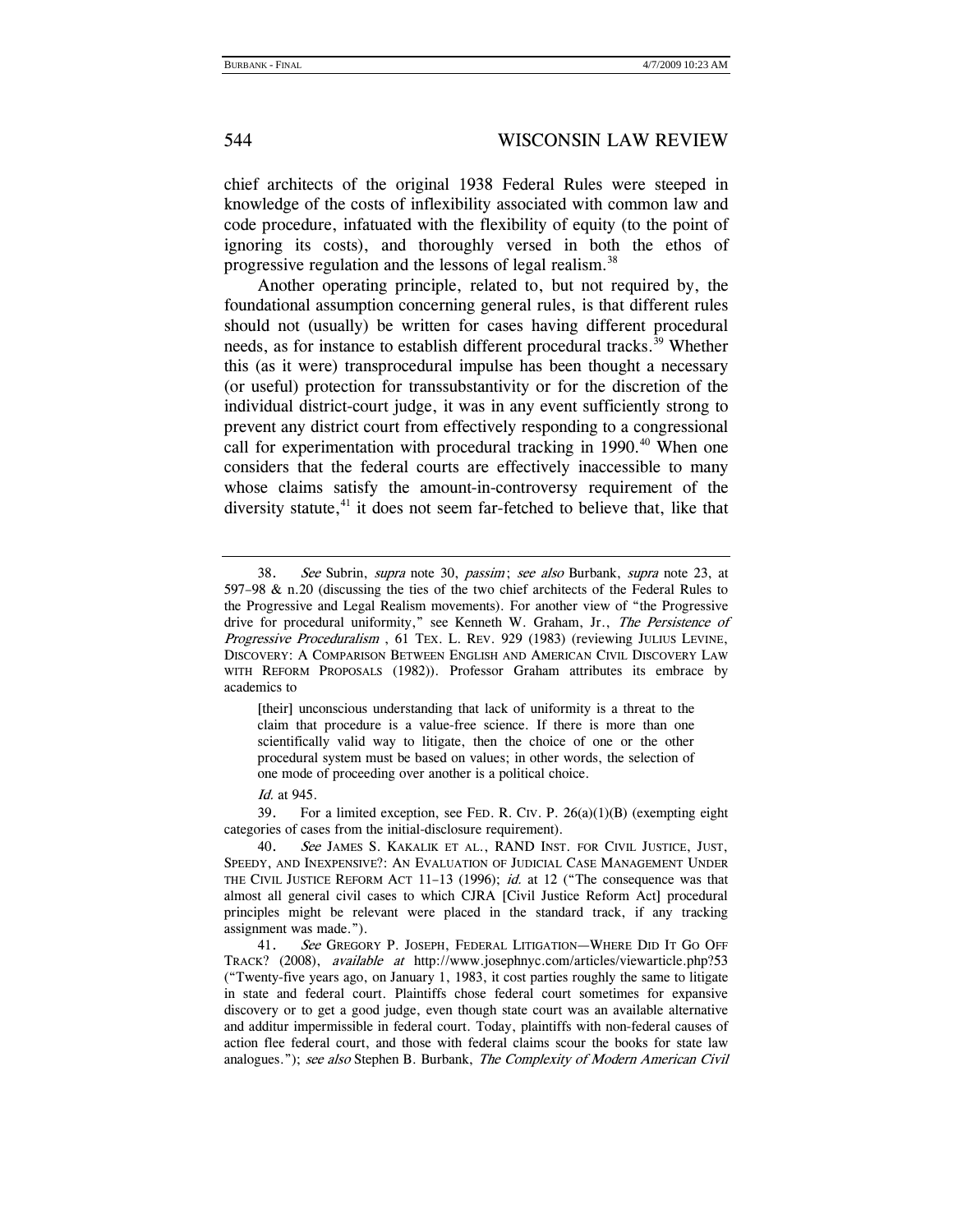requirement itself, this transprocedural impulse has been useful to ensure that the business of the federal courts is business.<sup>42</sup>

Finally, again not logically entailed (by the foundational assumption that judicial discretion is to be preferred to formalism) but institutionally convenient, is an operating principle that translates that preference into a preference for judicial power and, under the cover of the Enabling Act Process, paints statutory procedure as illegitimate, even when crafted for territory outside of the supposed boundaries of that process (because substance specific). It is quite literally astonishing that the institutional federal judiciary has repeatedly objected when Congress has proposed to do what the rule makers contend they cannot do, namely, fashion a particular procedural rule for a particular substantive context thought to require a departure from the Federal Rules. One of the occasions for such objections was the consideration of bills that became the PSLRA.<sup>43</sup> As I have previously observed:

[B]ehind the judiciary's objections there may, therefore, lie either a claim that the Federal Rules represent the best accommodation of procedural values, and the best effectuation of substantive values, for every type of case in federal court, or a claim that the costs to such values are outweighed by the benefits of formally uniform procedure.<sup>44</sup>

43. See Stephen B. Burbank, Procedure, Politics and Power: The Role of Congress, 79 NOTRE DAME L. REV. 1677, 1702, 1729, 1731 (2004) (discussing the judiciary's opposition to various congressional bills containing procedural provisions, including bills that led to the PSLRA).

44. Id. at 1731. Formally uniform as used here refers not to formalism, but to the fact that the Federal Rules are largely uniform only in appearance, not in fact. See supra note 37. I have also noted:

An objection that invokes "The Enabling Act Process" may simply (albeit fecklessly) signal the judiciary's concern that, given the circumstances in which so much contemporary legislation is enacted, described above, statutory procedure is unlikely to be well made, viewed either discretely or as part of the larger procedural landscape in which it will repose.

Litigation: Curse or Cure?, 91 JUDICATURE 163 (2008); infra text accompanying notes 121–23.

<sup>42.</sup> See EDWARD A. PURCELL, JR., LITIGATION AND INEQUALITY: FEDERAL DIVERSITY JURISDICTION IN INDUSTRIAL AMERICA, 1870–1958, at 256 (1992) ("[T]he Justices generally if implicitly believed that they should maintain federal jurisdiction over issues and interests that they regarded as having national importance."); Stephen B. Burbank, The Class Action Fairness Act of 2005 in Historical Context: A Preliminary View, 156 U. PA. L. REV. 1439, 1533 (2008) (suggesting that the supposed need to deal with overlapping class-action lawsuits "may provide cover to those among CAFA's [Class Action Fairness Act] supporters, in and out of Congress, who do not wish to be associated with the notion that the business of the federal courts is business").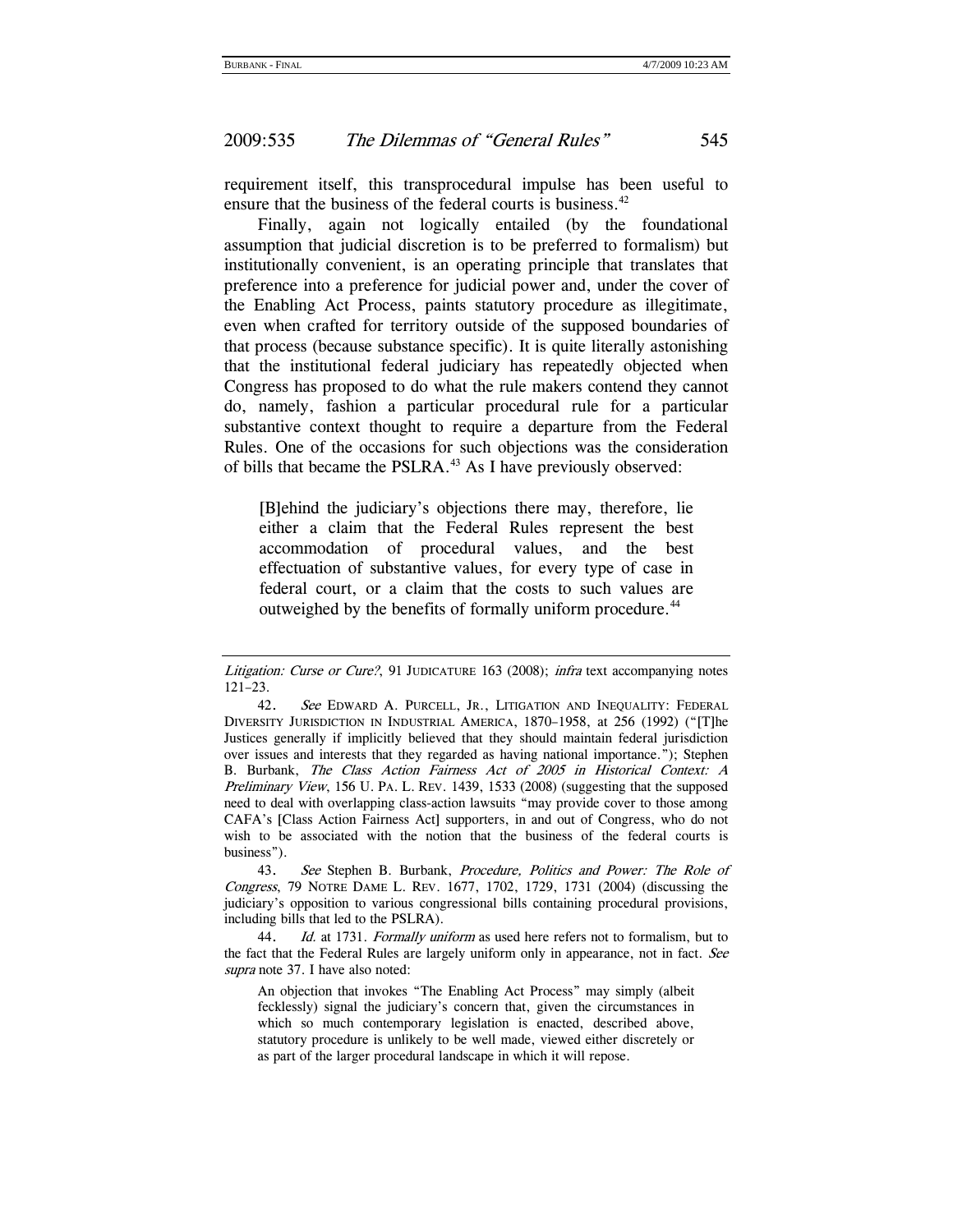Or again:

[F]or those many matters where the Federal Rules make no choices, leaving the procedure/substance accommodation to discretionary decision making, the claim must be that Congress's substantive agenda is always better served by trusting to the discretion of federal judges and thus abjuring the potentially potent technique of using procedure to drive, or to mask, substance.<sup>45</sup>

III. PLEADING AND THE DILEMMAS OF "GENERAL RULES"

Professor Miller quotes Judge Posner's observation that, "To judges raised on notice pleading, the idea of drawing a 'strong inference' from factual allegations is mysterious."46 Until quite recently, much of Miller's paper might have induced cognitive dissonance in those who practice, or are otherwise concerned with, pleading in the federal courts. But times have changed, and pleading's new—or, more precisely, renewed<sup>47</sup>—prominence in the procedural landscape is hardly confined to cases brought under the PSLRA. Indeed, many of Professor Miller's observations about the post-Tellabs world of pleading and Federal Rule 12(b)(6) motions to dismiss in cases governed by the PSLRA may be applicable more generally as a result of another Supreme Court pleading decision during the October Term 2006, *Bell Atlantic Corp. v. Twombly*.<sup>48</sup>

In Twombly, the Court reinstated the dismissal under Federal Rule 12(b)(6) of an antitrust-conspiracy complaint brought under section 1 of the Sherman Act against the regional telecommunications-service providers remaining after the breakup of AT&T. The plaintiffs alleged two different types of anticompetitive parallel conduct, the first reflecting a conspiracy to prevent competitors from entering the defendants' existing service areas, and the second a conspiracy to ensure that the defendants did not compete in each other's service areas. The plaintiffs inferred the latter conspiracy from the companies'

Burbank, supra note 43, at 1731.

<sup>45.</sup> Id. at 1731–32.

<sup>46.</sup> Miller, supra note 2, at 509 n.10 (quoting Makor Issues & Rights, Ltd. v. Tellabs Inc., 513 F.3d 702, 705 (7th Cir. 2008)).

<sup>47.</sup> See Bell Atl. Corp. v. Twombly, 127 S. Ct. 1955, 1975–77 (2007) (Stevens, J., dissenting) (discussing notice pleading as a response to "[t]he English experience with Byzantine special pleading-rules" and the Field Code's requirement of pleading "'facts' rather than 'conclusions'").

<sup>48.</sup> Id. at 1955.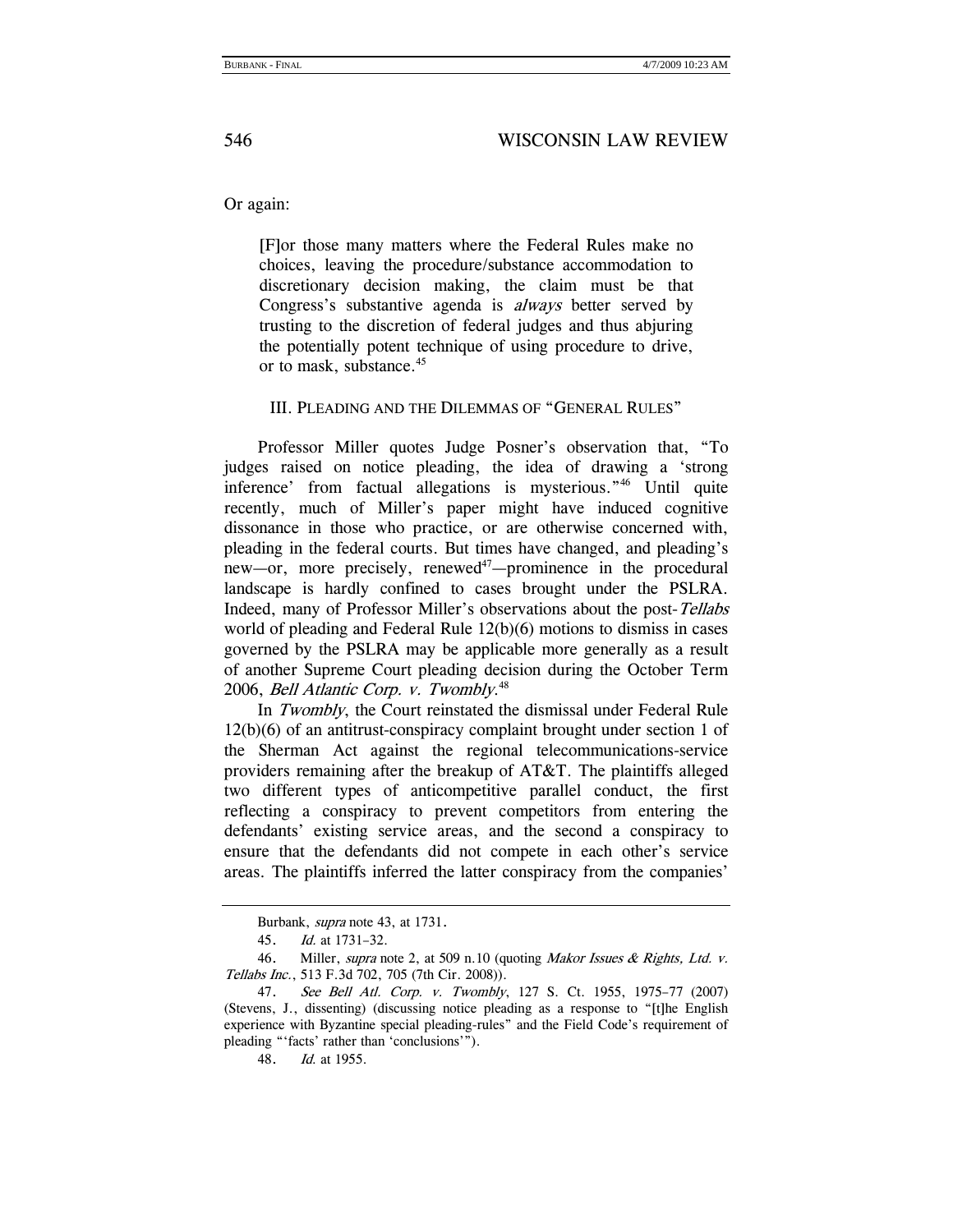"failure meaningfully [to] pursu[e] attractive business opportunities," and from a statement by Qwest Communications International Inc.'s CEO that such competition might be profitable.<sup> $49$ </sup> In reversing a panel of the United States Court of Appeals for the Second Circuit, the Court abrogated the long-standing standard of *Conley v. Gibson*<sup>50</sup> that "a complaint should not be dismissed . . . unless it appears beyond doubt that the plaintiff can prove no set of facts . . . which would entitle him to relief."<sup>51</sup> Agreeing, however, with *Conley* that a complaint must give "fair notice of what the . . . claim is and the grounds upon which it rests,"<sup>52</sup> the Court interpreted the latter as requiring that its "[f]actual allegations must be enough to raise a right to relief above the speculative level."<sup>53</sup> The Court then held that, for a section 1 Sherman Act claim, these standards "require[d] a claim with enough factual matter (taken as true) to suggest that an agreement was made.<sup>"54</sup> It concluded that the plaintiffs rested their claims on "parallel conduct and not on any independent allegation of actual agreement among the" companies,<sup>55</sup> and that the statements of the Qwest CEO were taken out of context.56

The courts of appeals have struggled to determine Twombly's precise meaning and scope of application, and their efforts have resulted in different approaches.<sup>57</sup> In *Iqbal v. Hasty*,<sup>58</sup> the Second Circuit recognized conflicting signals in the Court's opinion, concluding:

[T]he Court is not requiring a universal standard of heightened fact pleading, but is instead requiring a flexible "plausibility standard," which obliges a pleader to amplify a

 57. The United States Courts of Appeals for the First, Second, Third, Sixth, Seventh, Tenth, Eleventh, D.C., and Federal Circuits have directly addressed the issue. Others have noticed its effect. See, e.g., Anderson v. Sara Lee Corp., 508 F.3d 181, 188 n.7 (4th Cir. 2007) ("In the wake of *Twombly*, courts and commentators have been grappling with the decision's meaning and reach.").

 58. 490 F.3d 143 (2d Cir. 2007), cert. granted sub nom. Ashcroft v. Iqbal, 128 S. Ct. 2931 (2008).

<sup>49.</sup> Id. at 1962.

 <sup>50. 355</sup> U.S. 41 (1957).

<sup>51.</sup> Id. at 45-46; see Twombly, 127 S. Ct. at 1969 ("This famous observation has earned its retirement.").

<sup>52.</sup> Twombly, 127 S. Ct. at 1964 (quoting Conley, 355 U.S. at 47).

<sup>53.</sup> Id. at 1965.

 <sup>54.</sup> Id.

<sup>55.</sup> Id. at 1970.

<sup>56.</sup> See id. at 1972 n.13.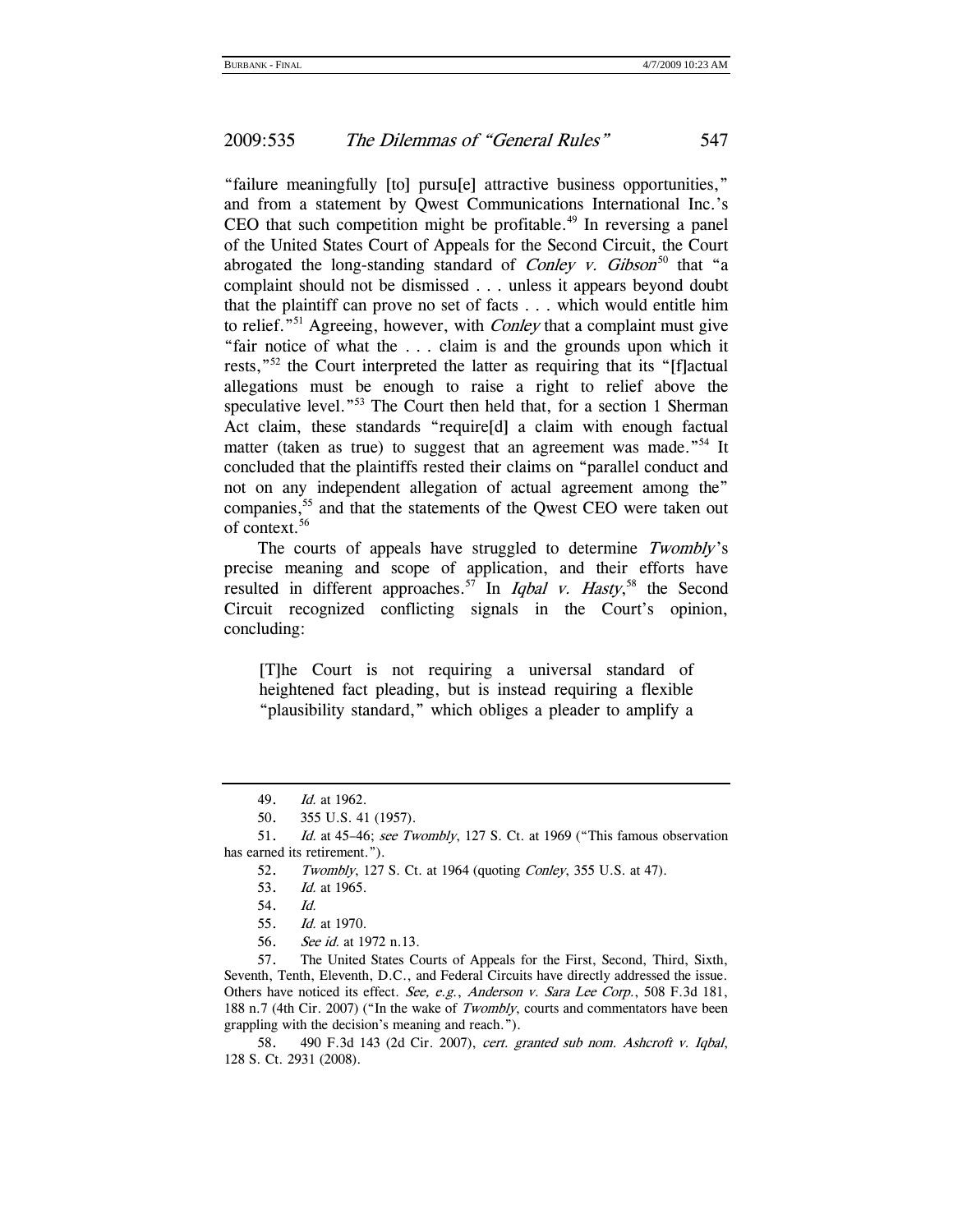claim with some factual allegations in those contexts where such amplification is needed to render the claim plausible.<sup>59</sup>

The United States Court of Appeals for the Third Circuit has emphasized Twombly's twin prongs of notice and plausibility, concluding that it required "enough facts to raise a reasonable expectation that discovery will reveal evidence of the necessary element."60 Meanwhile, the United States Court of Appeals for the Seventh Circuit has focused on notice, $61$  while admitting that Twombly probably did not change the notice requirement.<sup>62</sup> In addition, another panel of that court has endorsed a standard that requires greater particularity in light of the burdens of discovery in complex litigation, <sup>63</sup> an approach anticipated by the Second Circuit in Iqbal.<sup>64</sup>

There is an important difference, however, between Professor Miller's project and the business of sorting out the confusion that Twombly has created. The ambiguities Miller explores arise in the interpretation of statutory language prescribing procedural requirements for a specific substantive context. They thus emerge from a democratic process which, even if known for strategic ambiguity,  $65$  is acknowledged as appropriate for the resolution of broad questions of social policy such as those—access to court, competition for legal services, and norm enforcement—to which Miller adverts at the end of

64. See Iqbal, 490 F.3d at 157–58.

<sup>59.</sup> Id. at 157–58. Since then, the Second Circuit has acknowledged that Igbal "does not offer much guidance to plaintiffs regarding when factual 'amplification [is] needed to render [a] claim plausible.'" Boykin v. Keycorp, 521 F.3d 202, 213 (2d Cir. 2008) (quoting Iqbal, 490 F.3d at 158).

 <sup>60.</sup> Phillips v. Allegheny, 515 F.3d 224, 234 (3d Cir. 2008).

<sup>61.</sup> See Airborne Beepers & Video, Inc. v. AT&T Mobility LLC, 499 F.3d 663, 667 (7th Cir. 2007); EEOC v. Concentra Health Servs., Inc., 496 F.3d 773, 782 (7th Cir. 2007).

<sup>62.</sup> See Concentra, 496 F.3d at 782–83 n.4.

<sup>63.</sup> See Limestone Dev. Corp. v. Lemont, 520 F.3d 797, 803 (7th Cir. 2008) ("RICO cases, like antitrust cases, are 'big' cases and the defendant should not be put to the expense of big-case discovery on the basis of a thread-bare claim.").

 <sup>65.</sup> Professors Grundfest and Pritchard's work on the strategic uses of ambiguity by Congress and the federal courts used the PSLRA as the basis for empirical testing of their general hypotheses. See Joseph A. Grundfest & A.C. Pritchard, Statutes with Multiple Personality Disorders: The Value of Ambiguity in Statutory Design and Interpretation, 54 STAN. L. REV. 627 (2002). Of particular interest for present purposes are their views (1) that Congress chose to "sidestep," id. at 658, the state of mind required for liability (i.e., is recklessness or knowledge required?) in favor of tightening the pleading standard required to withstand a motion to dismiss, and (2) that the resulting strong-inference requirement was the subject of intense debate and disagreement and is itself an example of strategic ambiguity. See id. at 652–66.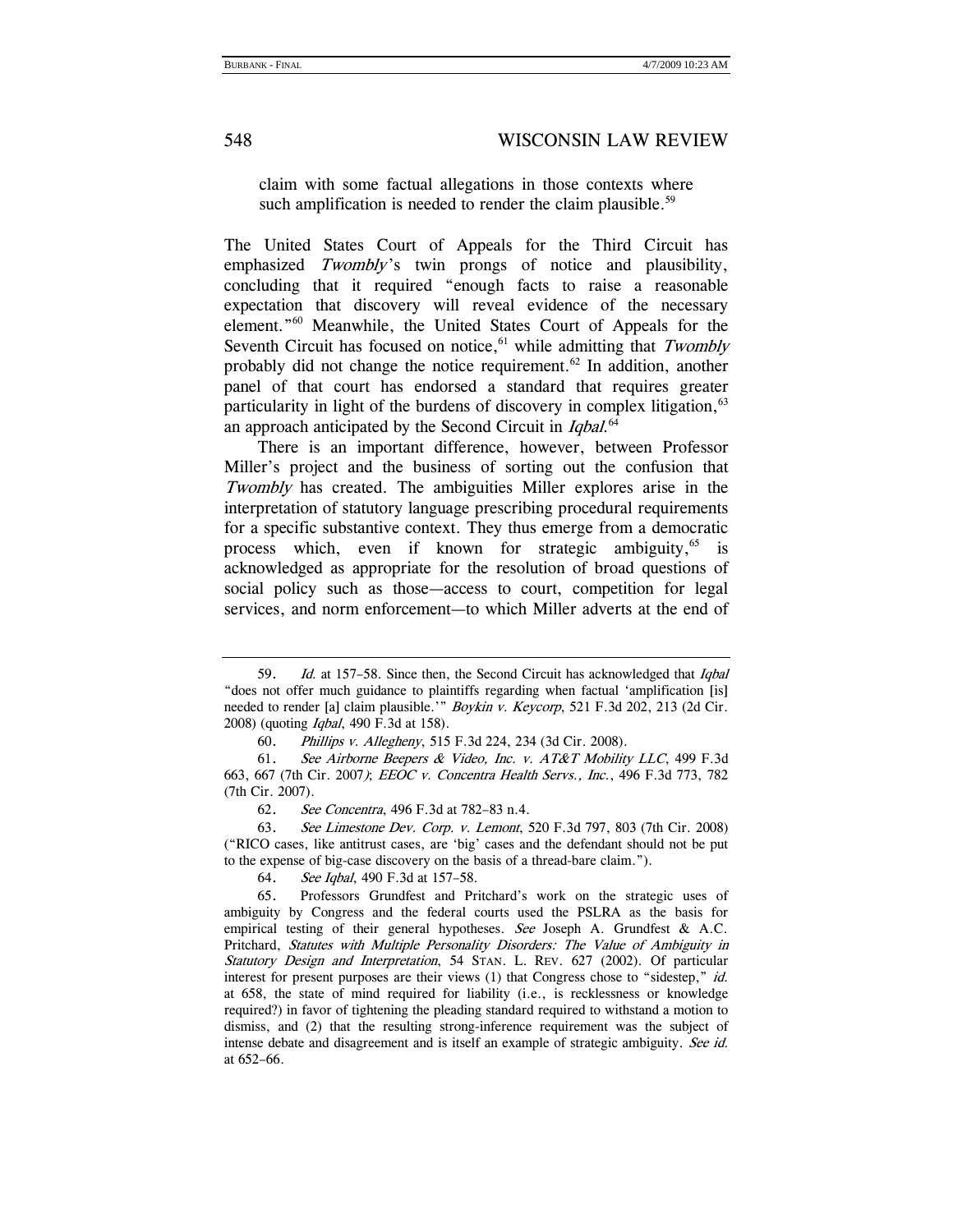his paper.<sup>66</sup> If any policy choices are buried in statutory procedure, the resulting concern involves democratic accountability in the weak sense, namely duly authorized actors taking responsibility for their decisions.<sup>67</sup> Moreover, ambiguous or not, the choices operate only in the substantive context that is the subject of the legislation.

Twombly's ambiguities, on the other hand, arise in the interpretation of prospective court rules crafted for all civil actions in the federal courts. They thus emerge from a process that, although it has increasingly come to resemble the legislative process in recent decades,<sup>68</sup> is *not* acknowledged as appropriate for the resolution of broad questions of social policy. If any such policy choices are buried in the Federal Rules—or (more likely) in discretionary decisions made under their authority—the resulting concern involves democratic accountability in both the weak sense previously defined and in the strong sense of separation of powers.<sup>69</sup> Moreover, even if animated by the perceived substantive or procedural needs of antitrust law and litigation, Twombly's choices cannot comfortably be confined to that context by reason of another foundational assumption, one that the Court has emphatically endorsed in the pleading context on more than one occasion.70 General rules made through the Enabling Act Process can only be changed through that process (or by legislation).<sup>71</sup>

69. See Burbank, supra note 67, at 1475.

<sup>66.</sup> See Miller, supra note 2, at 530–34.

<sup>67.</sup> See Stephen B. Burbank, The Costs of Complexity, 85 MICH. L. REV. 1463, 1475 (1987) (reviewing RICHARD L. MARCUS & EDWARD F. SHERMAN, COMPLEX LITIGATION (1985)).

<sup>68.</sup> See Burbank, supra note 43, at 1724 ("[T]he changes in the rulemaking process in the 1980s that were designed to open it up to more and more diverse points of view, make it more transparent, and diminish the need for congressional involvement, may in fact have facilitated a process of redundancy wherein participants treat rulemaking that is at all controversial as merely the first act.").

<sup>70.</sup> See, e.g., Swierkiewicz v. Sorema N.A., 534 U.S. 506, 515 (2002); Leatherman v. Tarrant County Narcotics Intelligence and Coordination Unit, 507 U.S. 163, 168 (1993) ("Perhaps if Rules 8 and 9 were rewritten today, claims against municipalities under § 1983 might be subjected to the added specificity requirement of Rule 9(b). But that is a result which must be obtained by the process of amending the Federal Rules, and not by judicial interpretation."). But see Jones v. Bock, 549 U.S. 199, 212 (2007) ("In a series of recent cases, we have explained that courts should generally not depart from the usual practice under the Federal Rules on the basis of perceived policy concerns.") "Generally"? The Court's unanimous opinion in this case, rejecting all of the three procedural roadblocks that the United States Court of Appeals for the Sixth Circuit had created to thwart prisoner litigation, including a heightened pleading requirement, may here anticipate Twombly as a departure from "the usual practice." Jones was argued on October 30, 2006. Id. at 199. Twombly was argued on November 27, 2006. 127 S. Ct. 1955, 1955 (2007). Perhaps Jones was designed to anticipate and calm fears engendered by  $Twombly$ , which may explain why it so thoroughly confounds the attitudinal model of judicial behavior. See Stephen B.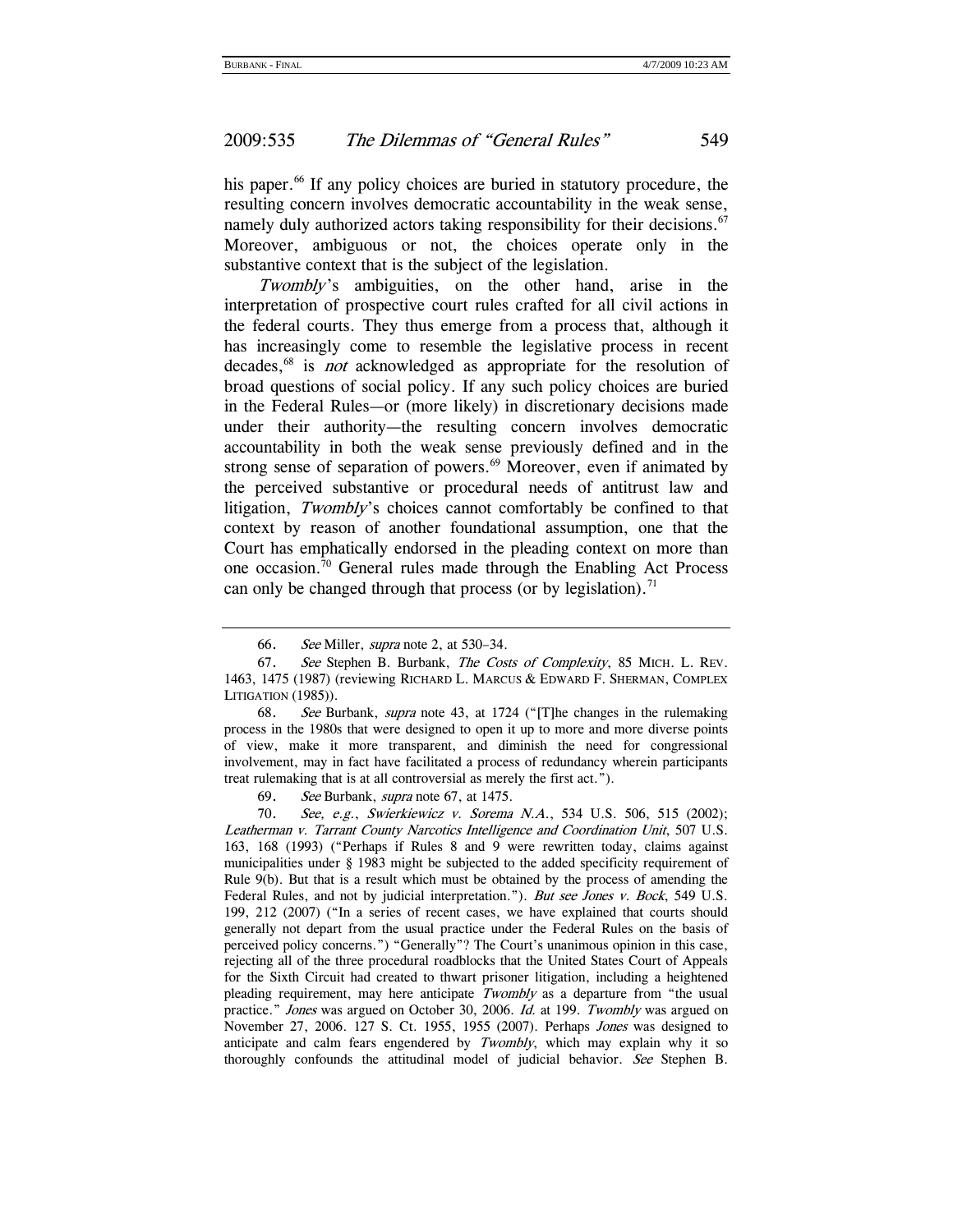Still, Professor Miller helps us to see that, by tracking distinctions between the PSLRA's provisions regarding fact pleading and probative force<sup> $72$ </sup> and relating them to different requirements in the Federal Rules, we may be able to grasp the architecture of the Court's decision in Twombly. We are thus in a better position to understand, even if we have trouble accepting, the Court's assertion that the latter decision did not change the requirements of Federal Rule 8 (or Federal Rule 9).<sup>73</sup> In particular, we can now clearly see that Twombly's plausibility requirement has more to do with Federal Rule 12(b)(6) than it does with Federal Rule  $8<sup>74</sup>$  confirming the message suggested by careful attention to the role of the language in  $Conley^{75}$  that the Twombly

 72. The PSLRA provision on scienter deals with both. See 15 U.S.C. § 74u-4(b)(2) (2006); see also Miller, supra note 2, at 508 n.3.

73. See Bell Atl. Corp. v. Twombly, 127 S. Ct. 1955, 1974 (2007) ("[W]e do not require heightened fact pleading of specifics, but only enough facts to state a claim to relief that is plausible on its face.").

74. Cf. Kirksey v. R.J. Reynolds Tobacco Co., 168 F.3d 1039, 1041 (7th Cir. 1999) ("Where the plaintiff has gone astray is in supposing that a complaint which complies with Rule  $8(a)(2)$  is immune from a motion to dismiss.").

Burbank, The Greening of Harry Blackmun, 101 NW. U. L. REV. COLLOQUY 137, 142 (2007) ("I doubt that either an attitudinal or a strategic model of judicial behavior can explain a decision like *Jones v. Bock.*"); see also infra note 88 (discussing *Erickson v.* Pardus, 127 S. Ct. 2197 (2007)).

<sup>71.</sup> See Ortiz v. Fibreboard Corp., 527 U.S. 815, 861 (1999) ("[W]e are bound to follow Rule 23 as we understood it upon its adoption, and . . . we are not free to alter it except through the process prescribed by Congress in the Rules Enabling Act."); Amchem Prods., Inc. v. Windsor, 521 U.S. 591, 620 (1997) ("The text of a rule thus proposed and reviewed limits judicial inventiveness. Courts are not free to amend a rule outside of the process Congress ordered, a process properly tuned to the instruction that rules of procedure 'shall not abridge . . . any substantive right.'"(quoting 28 U.S.C. § 2072(b))).

 <sup>75.</sup> The Court in Conley treated separately the question whether the complaint in that case stated a claim upon which relief could be granted and whether it was defective for failure to set forth specific facts. As to the former, the Court followed "the accepted rule that a complaint should not be dismissed for failure to state a claim unless it appears beyond doubt that the plaintiff can prove no set of facts in support of his claim that would entitle him to relief." Id. at 45-46. This is the "famous observation" that the Twombly Court said had "earned its retirement." 127 S. Ct. at 1969; see supra note 51 and accompanying text. In subsequently rejecting the respondents' contention that the complaint was insufficiently specific, the Conley Court regarded as the "decisive answer . . . that the Federal Rules of Civil Procedure do not require a claimant to set out in detail the facts upon which he bases his claim." 355 U.S. at 47. In that regard, the Court observed that "[s]uch simplified 'notice pleading' is made possible by the liberal opportunity for discovery and the other pretrial procedures established by the Rules to disclose more precisely the basis of both claim and defense and to define more narrowly the disputed facts and issues,"  $id$  at 47–48, referring in a footnote to, among others, Federal Rule 12(e). Id. at 48 n.9.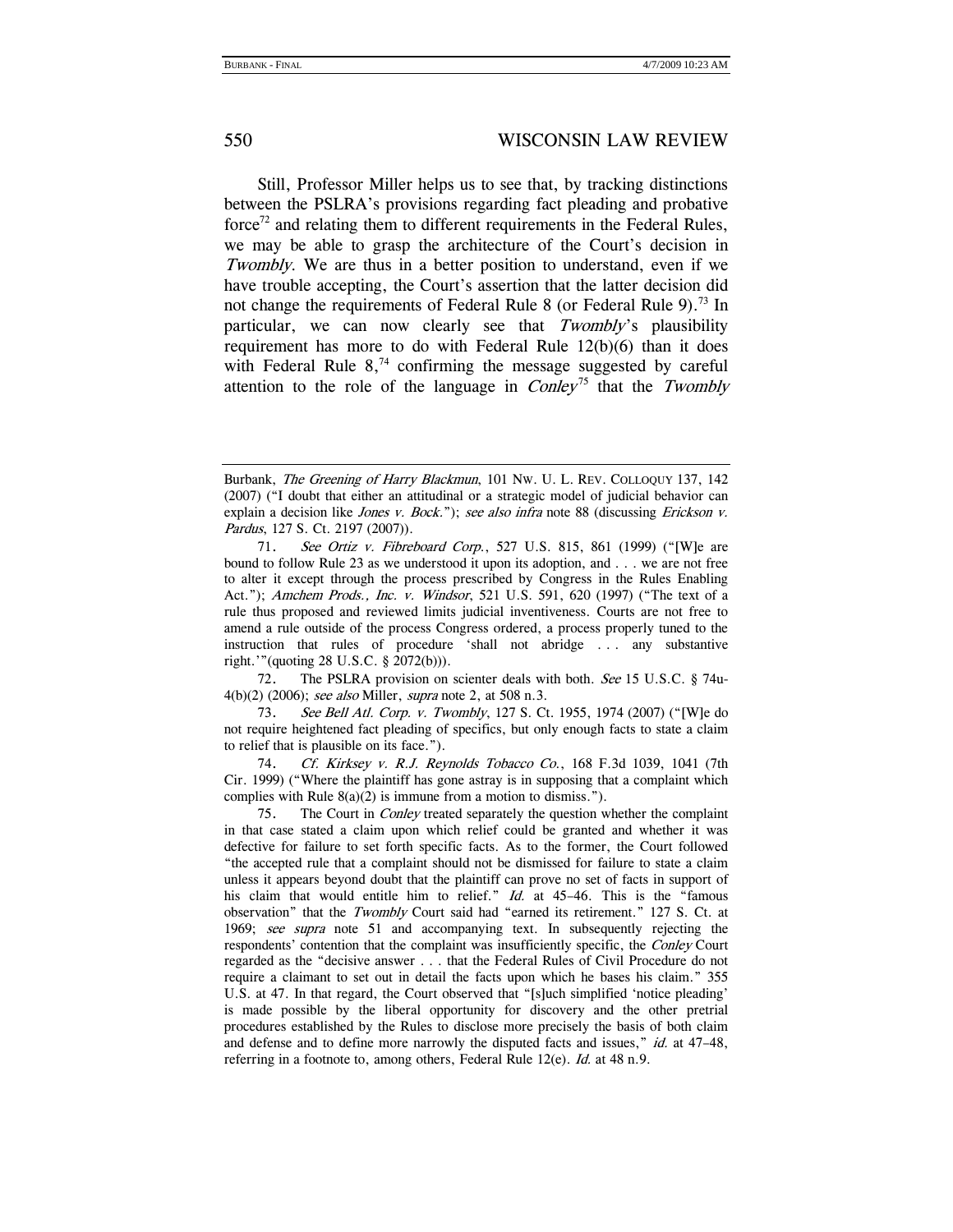Court repudiated.<sup>76</sup> That said, it is unfortunate that the Court  $(1)$ obscured this message in loose talk about the notice-giving function of pleadings under the Federal Rules, which has nothing to do with Federal Rule 12(b)(6) as opposed to Federal Rule 12(e);<sup>77</sup> and (2) failed to spell out why allegations of conspiracy in the Twombly complaint should be viewed differently than the allegation that "the defendant negligently drove a motor vehicle against the plaintiff" in an Official Form accompanying the Federal Rules.<sup>78</sup>

Tellabs's distinction between plausible and strong (or cogent) inferences may also be helpful in divining the proper application of Twombly if, as lower-court decisions suggest, the Court's reasoning

 <sup>76.</sup> To the extent that Conley's interpretation of the standard under Federal Rule 12(b)(6) faithfully reflected the Court's understanding of the meaning of that rule when first promulgated,  $Twomb/y$  rejection of the operative language was inconsistent with the notion that the Court was "bound to follow [Federal Rule  $12(b)(6)$ ] as [the Court] understood it upon its adoption." *Ortiz*, 527 U.S. at 861; see also supra note 71 and accompanying text.

<sup>77.</sup> See Twombly, 127 S. Ct. at 1970 n.10. In that regard, the Court elevated another passage in Conley to status as part of, rather than a gloss on, Federal Rule 8. See id. at 1964 ("Federal Rule of Civil Procedure  $8(a)(2)$  requires only 'a short and plain statement of the claim showing that the pleader is entitled to relief,' in order to 'give the defendant fair notice of what the . . . claim is and the grounds upon which it rests.'" (quoting *Conley*, 355 U.S. at 47)). Although this passage occurs in that part of Conley where the Court rejected the respondents' contention that the complaint was insufficiently specific, see supra note 75, the Twombly Court used it to support the proposition that a "plaintiff's obligation to provide the 'grounds' of his 'entitle[ment] to relief' requires more than labels and conclusions, and a formulaic recitation of the elements of a cause of action will not do." 127 S. Ct. at 1965; see also supra text accompanying note 52.

 <sup>78.</sup> Twombly, 127 S. Ct. at 1970 ("Although in form a few stray statements speak directly of agreement, on fair reading these are merely legal conclusions resting on the prior allegations."); see id. at 1971 n.11. Perhaps "legal conclusions" are those the plausibility (reasonableness) of which cannot be confirmed on the basis of the rest of the complaint assessed in light of both background knowledge about human behavior and the substantive law. Thus, it is not implausible that the driver of a car that strikes a pedestrian has been negligent in some respect. Cf. Iqbal v. Hasty, 490 F.3d 143, 157– 58 (2d Cir. 2007) ("[W]e believe the Court is not requiring a universal standard of heightened fact pleading, but is instead requiring a flexible 'plausibility standard,' which obliges a pleader to amplify a claim with some factual allegations in those contexts where such amplification is needed to render the claim plausible."). Alternatively, the complaint in Form 11 (formerly Form 9) does not require the adverb negligently in order to withstand a Federal Rule  $12(b)(6)$  motion, even if one deems the allegation of negligence a legal conclusion. See infra text accompanying note 85. In that regard, the Court left the adverb *negligently* out of its discussion of the Form 9 complaint. See Twombly, 127 S. Ct. at 1970–71 n.10. But see Iqbal, 490 F.3d at 156 ("The Court noted that Form 9 specifies the particular highway the plaintiff was crossing and the date and time of the accident . . . but took no notice of the total lack of an allegation of the respects in which the defendant is alleged to have been negligent  $\ldots$ .").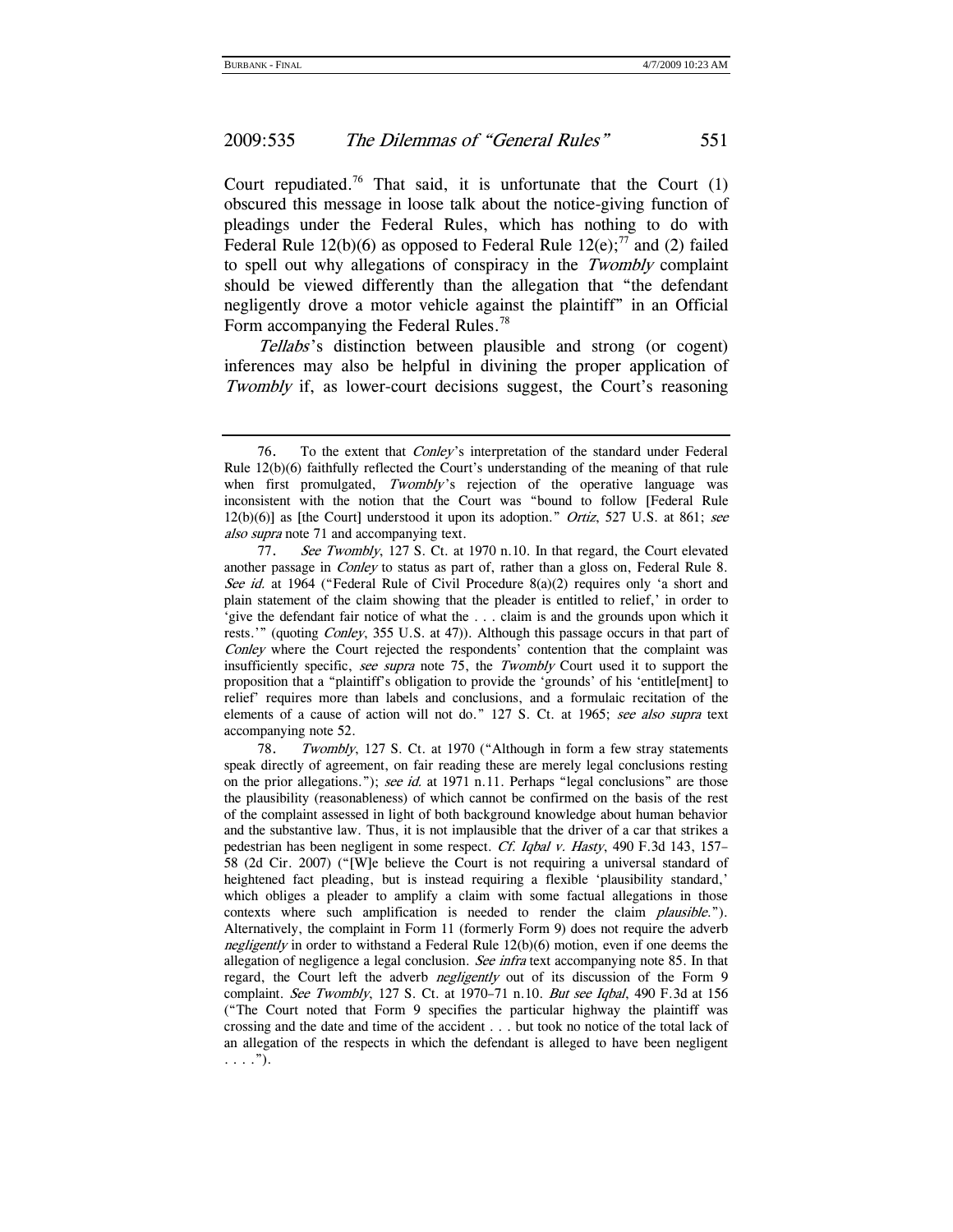and interpretations are not confined to complaints alleging antitrust conspiracy under the Sherman Act.<sup>79</sup> The problem here is that certain language in Twombly can be read to mean that the Court's standard by hypothesis, generally applicable—is more demanding than the standard under the PSLRA. The language in question can be read to require that inferences—or to the extent that a complaint does not rely on inferences, direct allegations—grounding liability not just be plausible in the Tellabs sense (reasonable), and not just as strong (cogent or compelling) as any competing account, but stronger than any account of nonliability. $80$  Of course, that would be ridiculous. The answer to this puzzle lies in *Twombly's* substantive-law context and in the Court's reading of the complaint. As to the former, previous decisions had established that, although parallel conduct grounds a permissible inference of conspiracy, such evidence is insufficient as a matter of law to warrant a finding of conspiracy. $81$  As to the latter, rightly or wrongly, the Court in Twombly read the complaint as alleging only parallel conduct (refusing to count, among other things, what it deemed legal conclusions of conspiracy).<sup>82</sup> On this view, in other words, Twombly was a case in which the plaintiffs pleaded themselves out of court.<sup>83</sup>

<sup>79.</sup> See, e.g., Iqbal, 490 F.3d at 157 n.7 ("For example, it would be cavalier to believe that the Court's rejection of the 'no set of facts' language from Conley, which has been cited by federal courts at least 10,000 times in a wide variety of contexts (according to a Westlaw search), applies only to section 1 antitrust claims."). For an excellent analysis of Twombly from this perspective, see A. Benjamin Spencer, Plausibility Pleading, 49 B.C. L. REV. 431 (2008).

<sup>80.</sup> See, e.g., Twombly, 127 S. Ct. at 1964 (describing parallel conduct as "consistent with conspiracy, but just as much in line with a wide swath of rational and competitive business strategy unilaterally prompted by common perceptions of the market"); id. at 1966 ("[W]hen allegations of parallel conduct are set out in order to make a  $\S$  1 claim, they must be placed in a context that raises a suggestion of a preceding agreement, not merely parallel conduct that could just as well be independent action.").

<sup>81.</sup> Id. at 1982 ("Under *Matsushita*, a plaintiff's allegations of an illegal conspiracy may not, at the summary judgment stage, rest solely on the inferences that may be drawn from the parallel conduct of the defendants." (citing *Matsushita Elec.* Indus. Co. v. Zenith Radio Corp., 475 U.S. 574 (1986))).

<sup>82.</sup> See, e.g., id. at 1967; id. at 1971 n.11 ("I]n fact, they proceeded exclusively via allegations of parallel conduct."); see also id. at 1972 n.13 (noting that comments by the CEO of Qwest were taken out of context).

<sup>83.</sup> For an early analysis of Twombly along these lines, see Allan Ides, Bell Atlantic and the Principle of Substantive Sufficiency Under Federal Rule of Civil Procedure 8(a)(2): Toward a Structured Approach to Federal Pleading Practice, 243 F.R.D. 604 (2007); see also Scott Dodson, Essay, Pleading Standards After Bell Atlantic Corp. v. Twombly, 93 VA. L. REV. IN BRIEF 135, 139 (2007), available at http://www.virginialawreview.org/inbrief/2007/07/09/dodson.pdf. This view of the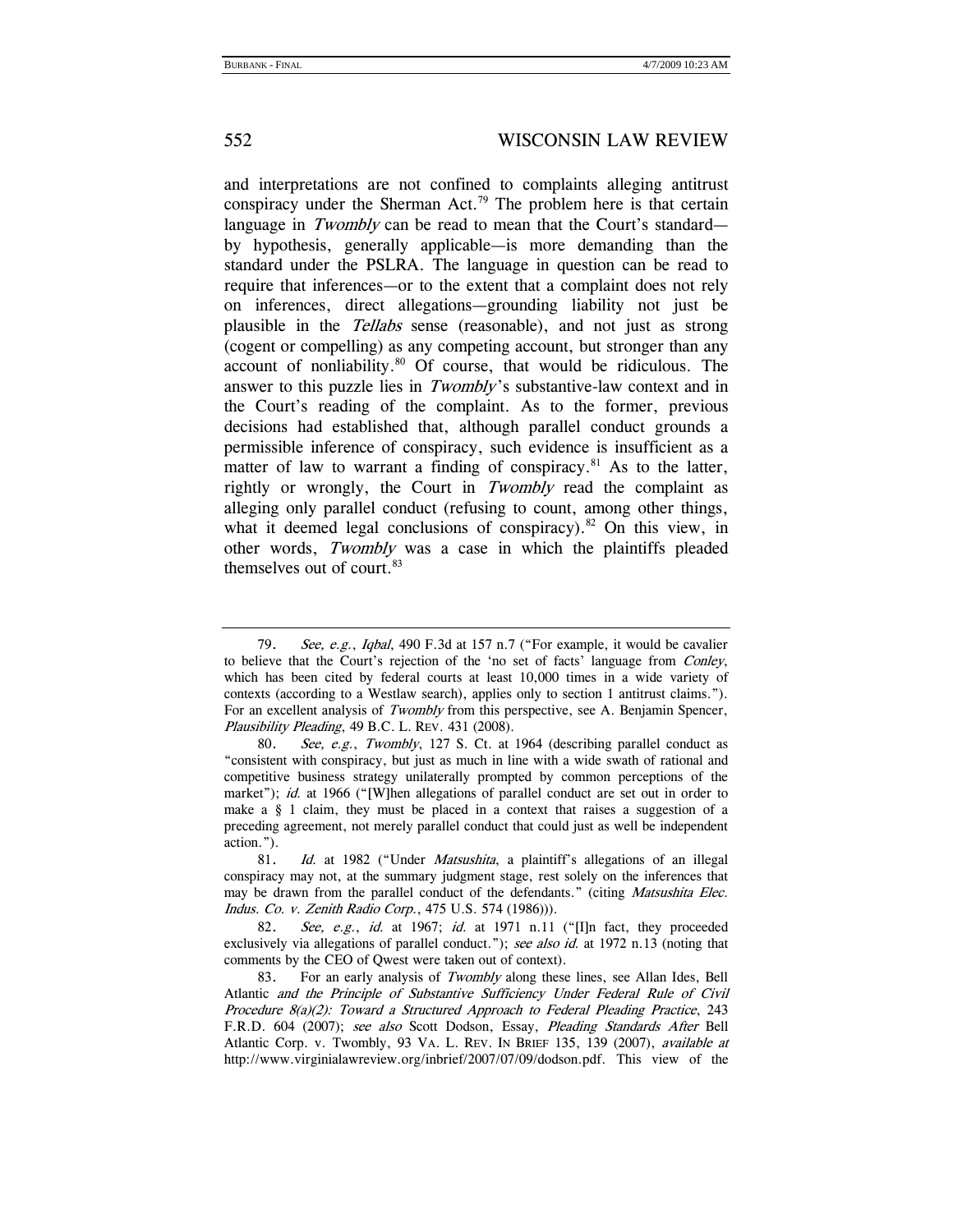Most cases are not subject to a requirement of fact pleading, whether imposed by statute or by Federal Rule 9(b). More important, in most substantive-law areas the courts have not finely and categorically policed the inferences that juries are permitted to draw.<sup>84</sup> In such garden-variety cases, I suggest, a pleading that provides sufficient notice to survive a Federal Rule 12(e) motion should also survive a motion under Federal Rule 12(b)(6) if its nonconclusory allegations, taken as true, and any inferences reasonably drawn from them, tell a plausible (as the Tellabs Court would define it) story of liability. As suggested, whether allegations are disregarded as legal conclusions may depend on whether, without more factual allegations, the complaint tells a story that is both reasonably possible in light of human experience as determined by background knowledge and, if true, would entitle the plaintiff to relief. $85$  Finally in this regard, as the Second Circuit's post-Twombly opinion in *Iqbal* confirms, judgments about plausibility, like those about cogency or strength, are necessarily comparative.<sup>86</sup>

Whether the ambiguity of the Court's opinion in Twombly was strategic—designed to empower the lower courts to vary requirements

[I]n Bell Atlantic you had a set of allegations in which in effect it was an either or choice. There were two possibilities consistent with the allegations in Bell Atlantic. One was a conspiracy possibility, one was a lawful parallel conduct possibility. And there just wasn't any way to pick one as being a more probable interpretation of what they were getting at.

 Transcript of Oral Argument at 10, Ashcroft v. Iqbal, 128 S. Ct. 2931 (2008) [hereinafter *Iqbal* Transcript] (No. 07-1015) (statement of Justice Souter). Finally, this appears to be the view of the D.C. Circuit. See Aktieselskabet AF 21. November 2001 v. Fame Jeans, Inc., 525 F.3d 8, 17 (D.C. Cir. 2008) ("In sum, Twombly was concerned with the plausibility of an inference of conspiracy, not with the plausibility of a claim.").

 84. Note, however, an analogous phenomenon in connection with summary judgment, when courts have carved the evidence or the law into smaller segments to make cases amenable to pretrial judicial resolution. See Burbank, supra note 23, at 624–25 (discussing "factual carving, a process that does not require more of the whole but sees less in the parts by subjecting the nonmovant's 'evidence' to piece-by-piece analysis," and "legal carving, whereby the law is subdivided into smaller, more objective units, thus ramifying the issues as to which an adequate factual showing (however defined) must be made").

 85. For a similar interpretation of Twombly, see Robert G. Bone, Twombly, Pleading Rules and the Regulation of Court Access, 94 Iowa L. REV. (forthcoming 2009), available at http://www.bu.edu/law/faculty/scholarship/workingpapers/ 2008.html.

86. See Iqbal v. Hasty, 490 F.3d 143, 175–76 (2d Cir. 2007), cert. granted sub nom. Ashcroft v. Iqbal, 128 S. Ct. 2931 (2008); see also Makor Issues & Rights, Ltd. v. Tellabs Inc., 513 F.3d 702, 711 (7th Cir. 2008).

case finds additional support in subsequent remarks of the author of the Court's opinion: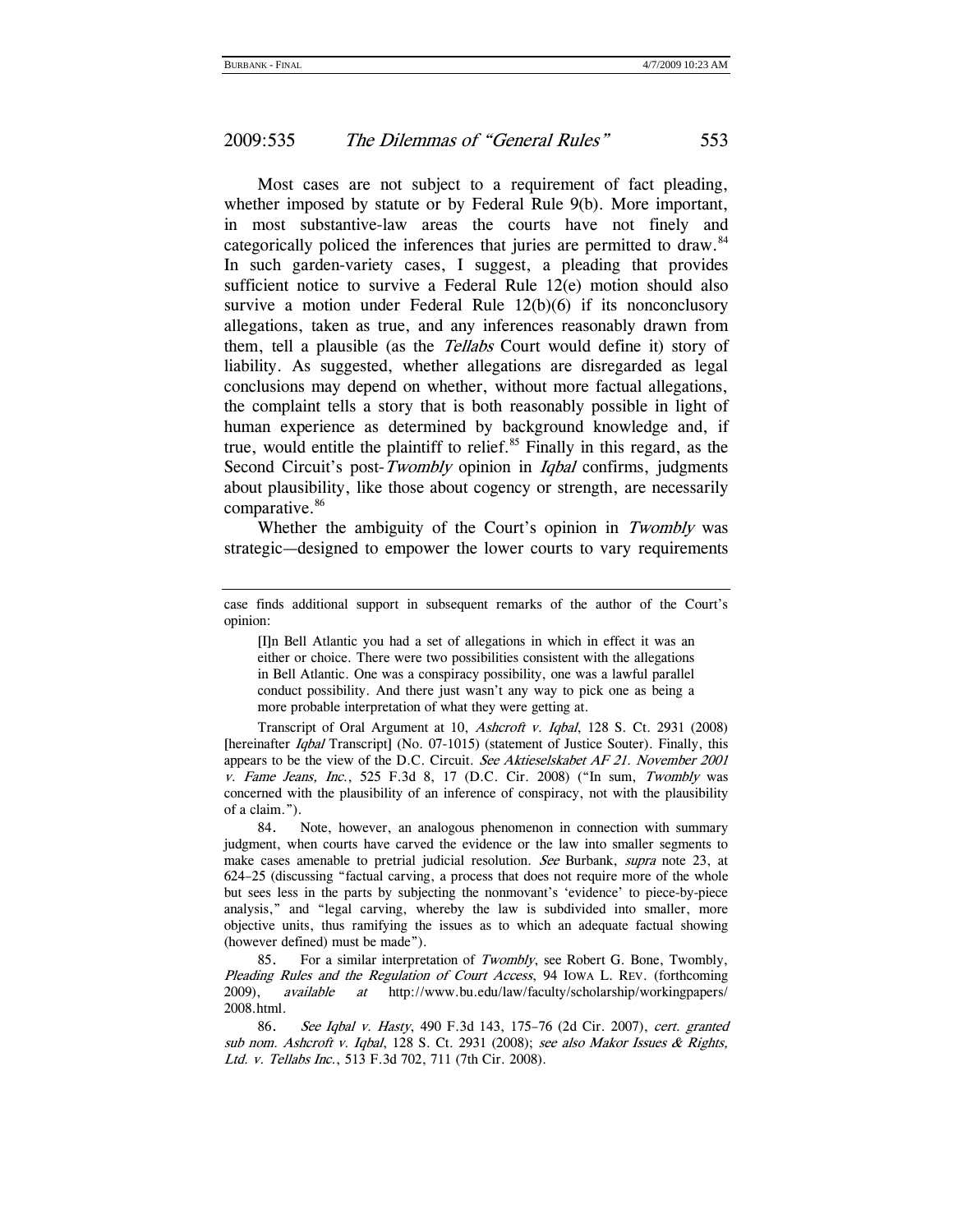to withstand a motion to dismiss $^{87}$  depending on perceived differences in procedural demands (i.e., discovery) and/or substantive contexts, with the Court retaining the power to police egregious excesses while preserving deniability<sup>88</sup>—remains to be seen. An alternative account is simply that the Court's goal of changing the Federal Rules outside of the Enabling Act Process without admitting that it was doing so understandably yielded a confusing opinion. We may have an answer very soon; review of the Second Circuit's Iqbal decision may force the Court to elaborate the acceptable ways by which the requirements of substantive law can alter general rules in operation.

The *Igbal* case involves claims brought by a citizen of Pakistan whom federal officials arrested after the 9/11 attacks and detained at the (federal) Metropolitan Detention Center in Brooklyn, New York, pending trial on charges (of fraud in connection with identification documents) to which he ultimately pleaded guilty, leading to his removal to Pakistan. The complaint alleged that Iqbal's arrest and seven-month confinement in highly restrictive conditions resulted from unlawful racial and religious discrimination. It also alleged that a number of lower-level Federal Bureau of Investigation (FBI) and Bureau of Prisons officials and employees were liable for violations of his rights, due to use of excessive force, unreasonable and unnecessary strip and body-cavity searches, and denial of medical care while in detention. Finally, Iqbal asserted that Robert Mueller, Director of the FBI, and John Ashcroft, Attorney General of the United States, adopted and/or approved policies and directives pursuant to which he was arrested and confined, policies and directives that were purposefully designed to discriminate on the basis of religion and race.<sup>89</sup>

<sup>87.</sup> One who accepts the view of Twombly suggested here probably should not refer to that case as a "pleading decision" unless the intended audience would understand that the reference was to the sufficiency of the complaint to withstand a motion under Federal Rule 12(b)(6), as opposed to Federal Rule 12(e).

<sup>88.</sup> Editorial, The Devil in the Details, 91 JUDICATURE 52 (2007) ("More probably, Twombly is an exercise in strategic ambiguity that empowers the lower federal courts to tighten pleading requirements in cases or categories of cases that augur similar discovery burdens (or are otherwise disfavored), while preserving deniability in the Court through the use of its discretionary docket to correct perceived excesses (as in Erickson)."). The author was chair of the Editorial Committee of the American Judicature Society at the time this editorial was published. The reference is to *Erickson* v. Pardus, 127 S. Ct. 2197 (2007), a case decided a few weeks after Twombly (without argument and per curiam) in which the Court reversed the United States Court of Appeals for the Tenth Circuit's affirmance of a judgment dismissing a prisoner's complaint under Federal Rule  $12(b)(6)$ . For reasons why *Erickson* does not provide much comfort for those concerned that Twombly is generally applicable (not confined to antitrust cases), see Editorial, *supra*. On strategic ambiguity more generally, see supra note 65.

<sup>89.</sup> See Iqbal, 490 F.3d at 147–49, 165, 174–76.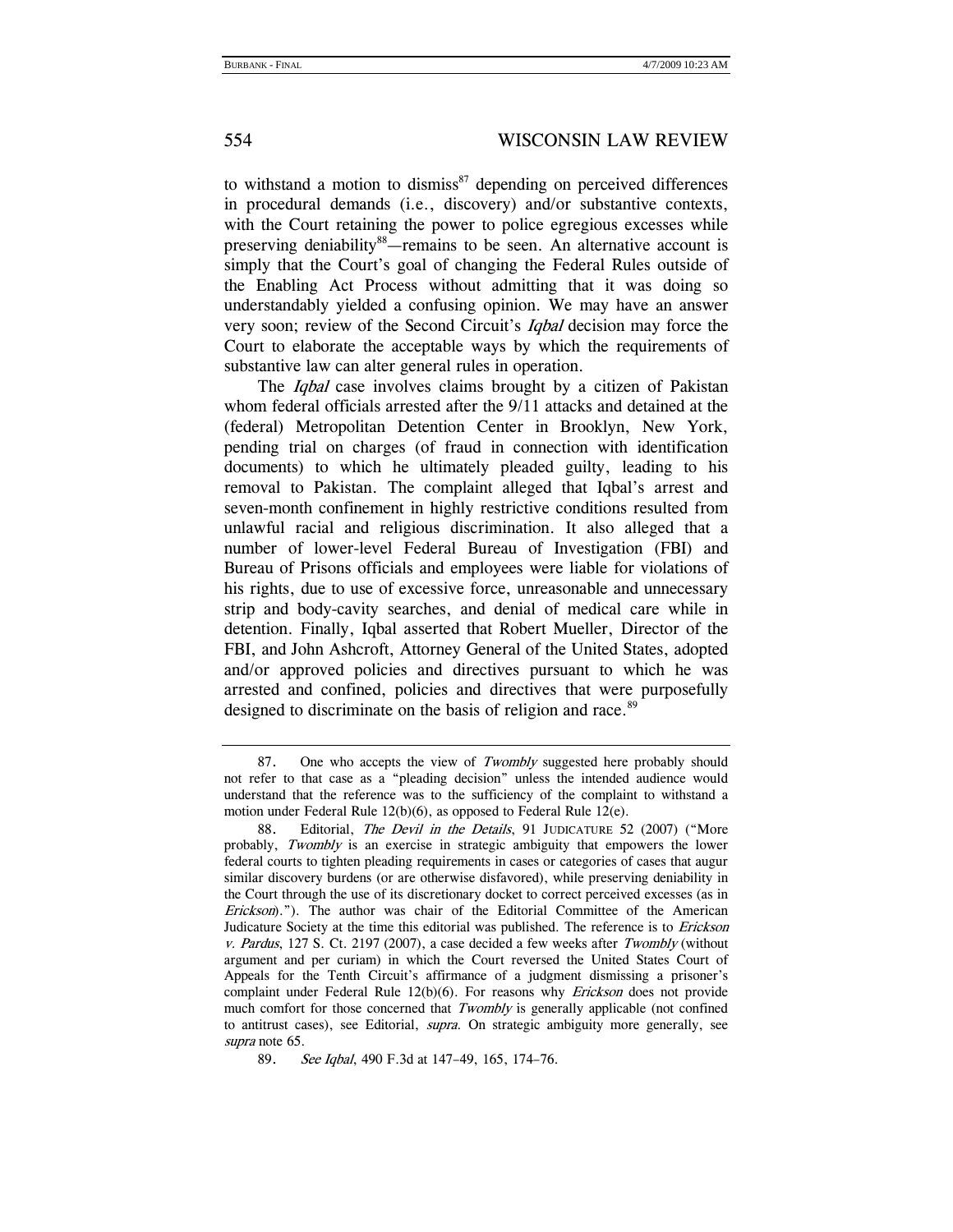In affirming the district court's decision denying motions to dismiss four counts against Mueller and Ashcroft, Judge Jon Newman for a panel of the Second Circuit sought to apply Twombly, which had been decided less than two months earlier. He concluded:

[T]he allegation that Ashcroft and Mueller condoned and agreed to the discrimination that the plaintiff alleges satisfies the plausibility standard [of Twombly] without an allegation of subsidiary facts because of the likelihood that these senior officials would have concerned themselves with the formulation and implementation of policies dealing with the confinement of those arrested on federal charges in the New York City area and designated "of high interest" in the aftermath of  $9/11.^{90}$ 

The Supreme Court granted the solicitor general's petition for a writ of certiorari. $91$  In its brief, the government argued that, in furtherance of the policies underlying the defense of official immunity, the Court should require that complaints against high-level government officials contain "'specific, nonconclusory factual allegations' that establish . . . cognizable injury."92

Particularly because Judge Newman's opinion in *Iqbal* is such a clear and (dare I say) cogent interpretation of Twombly, I can only hope that attachment to substantive law for which the Court has been responsible—the federal common-law defense of official immunity does not lead it further to deform the general pleading landscape. There is no need for the Court to do so, although the path to a satisfactory accommodation is not without potholes.

If substantive federal common law can displace—or, for those who prefer the cosmetic attribution of the policy choice to Congress, if a federal statute interpreted in light of its underlying policies can

<sup>90.</sup> Id. at 175–76; see also id. at 166 ("Even as to Ashcroft and Mueller, it is plausible to believe that senior officials of the [Department of Justice] would be aware of the policies concerning the detention of those arrested in the aftermath of 9/11 and would know about, condone, or otherwise have personal involvement in the implementation of those policies.").

 <sup>91.</sup> Ashcroft v. Iqbal, 128 S. Ct. 2931 (2008).

 <sup>92.</sup> Brief for Petitioners at 15, Iqbal, 128 S. Ct. 2931 (No. 07-1015) (quoting Crawford-El v. Britton, 523 U.S. 574, 598 (1998)); see id. at 28; Brief of Professors of Civil Procedure and Federal Practice as Amici Curiae in Support of Respondents at 24 n.3, Iqbal, 128 S. Ct. 2931 (No. 07-1015) [hereinafter Professors' Amicus Brief] ("[T]he Government seeks to convert the Court's description of a discretionary judgment pertaining to what a district court *might* do under Rules 7(a) and 12(e) into a mandatory heightened pleading standard under Rule  $8(a)(2)$ ."). The author contributed to, and is a signatory of, this amicus brief.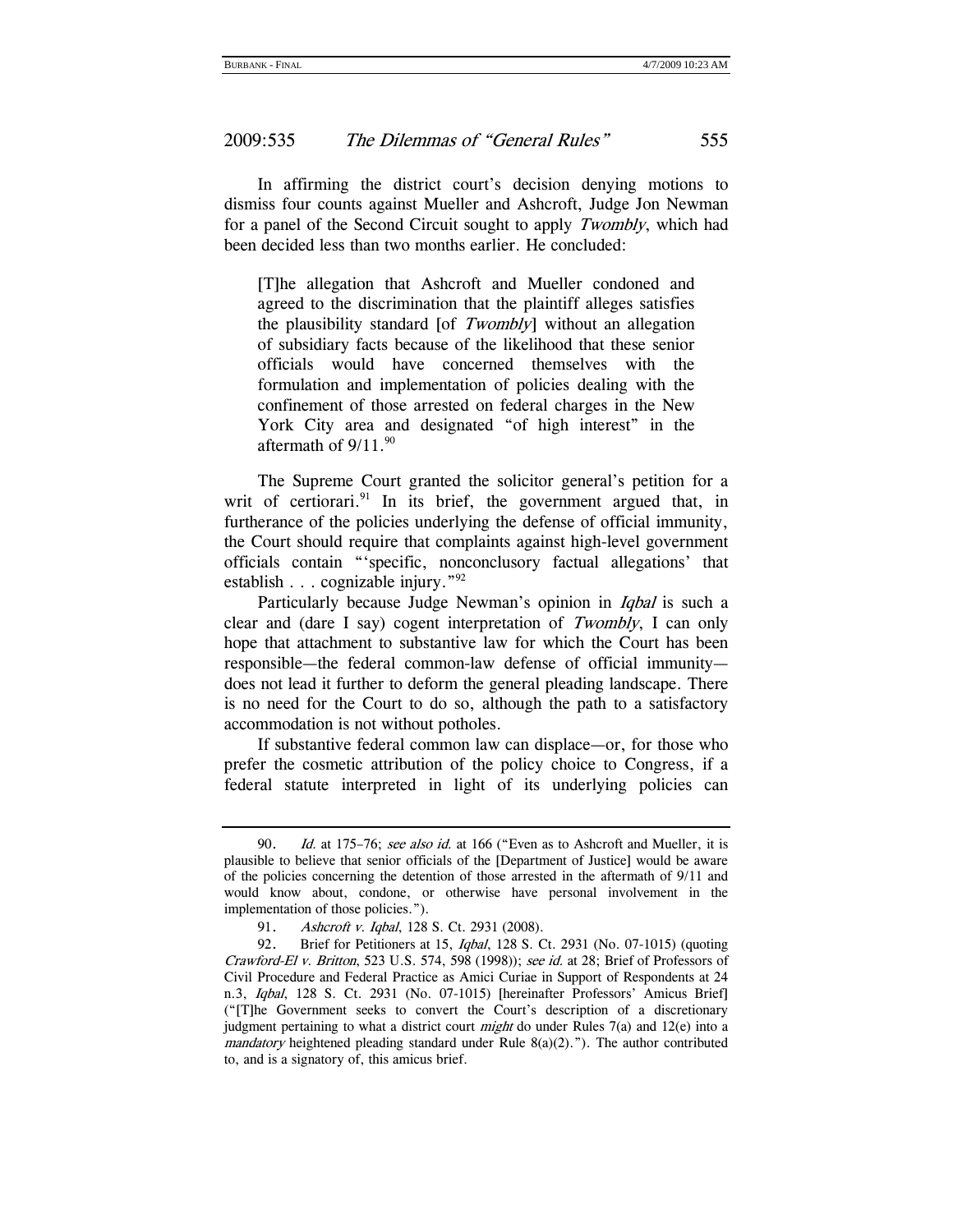preempt $93$ —nonsubstantive state law in state court, surely it can also supplant a Federal Rule in federal court. Actually, that is *not* clear because of the Enabling Act's supersession clause.<sup>94</sup> That is territory in which, because the clause privileges the last in time, insistence on cosmetic attribution to Congress can cause difficulty.<sup>95</sup> Without such attribution, however, the argument that the Court makes law anew every time it applies judge-made law to different facts may be an adequate postrealist response. Certainly, this argument has force when the Court changes the content of judge-made law. The question remains how best to implement the perceived requirements of substantive federal common law without further deforming the general landscape left by Twombly.

There can be no serious question of inadequate notice in *Iqbal* even if that were a relevant question under Federal Rule  $12(b)(6)$  (as opposed to Federal Rule  $12(e)$ .<sup>96</sup> Moreover, Judge Newman's careful analysis of the complaint as pleaded with respect to the defendants of interest the attorney general and the director of the FBI—would make it difficult to hold that a general plausibility test under Federal Rule 12(b)(6) had not been met. To do so, indeed, seemingly would advance the

<sup>93.</sup> See, e.g., Felder v. Casey, 487 U.S. 131 (1988) (stating that a Wisconsin state court cannot apply the short Wisconsin notice-of-claim statute in a federal civilrights action); infra note 102 (discussing applicability in state court of a pleading requirement found necessary to protect the federal common law of official immunity). For discussion of Felder, including its use of the language of preemption, see Stephen B. Burbank, Federal Judgments Law: Sources of Authority and Sources of Rules, 70 TEX. L. REV. 1551, 1557–58 (1992); see also Thomas W. Merrill, The Common Law Powers of Federal Courts, 52 U. CHI. L. REV. 1, 32-39 (1985) (noting the Court's failure to realize that preemptive lawmaking can be used to develop a general theory of federal common law).

 <sup>94.</sup> See 28 U.S.C. § 2072(b) (2006) ("All laws in conflict with such rules shall be of no further force or effect after such rules have taken effect."). For the origins and purposes of the supersession clause, see Burbank, supra note 27, at 1051 n.156. For more recent developments involving it, including the unsuccessful attempt to delete it from the Enabling Act as part of the 1988 amendments, see Stephen B. Burbank, Hold the Corks: A Comment on Paul Carrington's "Substance" and "Procedure" in the Rules Enabling Act, 1989 DUKE L.J. 1012, 1036-46.

 <sup>95.</sup> Concern that the 2007 amendments designed to restyle the Federal Rules without affecting their meaning might otherwise be given superseding effect under section 2072(b) caused the rule makers to include among them the following: "If any provision in Rules 1–5.1, 6–73, or 77–86 conflicts with another law, priority in time for the purpose of 28 U.S.C. § 2072(b) is not affected by the amendments taking effect on December 1, 2007." FED. R. CIV. P. 86(b).

<sup>96.</sup> See Iqbal v. Hasty, 490 F.3d 143 (2d Cir. 2007), cert. granted sub nom. Ashcroft v. Iqbal, 128 S. Ct. 2931 (2008) ("And like the Form 9 complaint approved in Bell Atlantic, Iqbal's complaint informs all of the defendants of the time frame and place of the alleged violations."); id. at 156 (linking assessment of "legal conclusions" to whether "the defendant is given notice of the date, time, and place where the legally vulnerable conduct occurred"); supra note 78.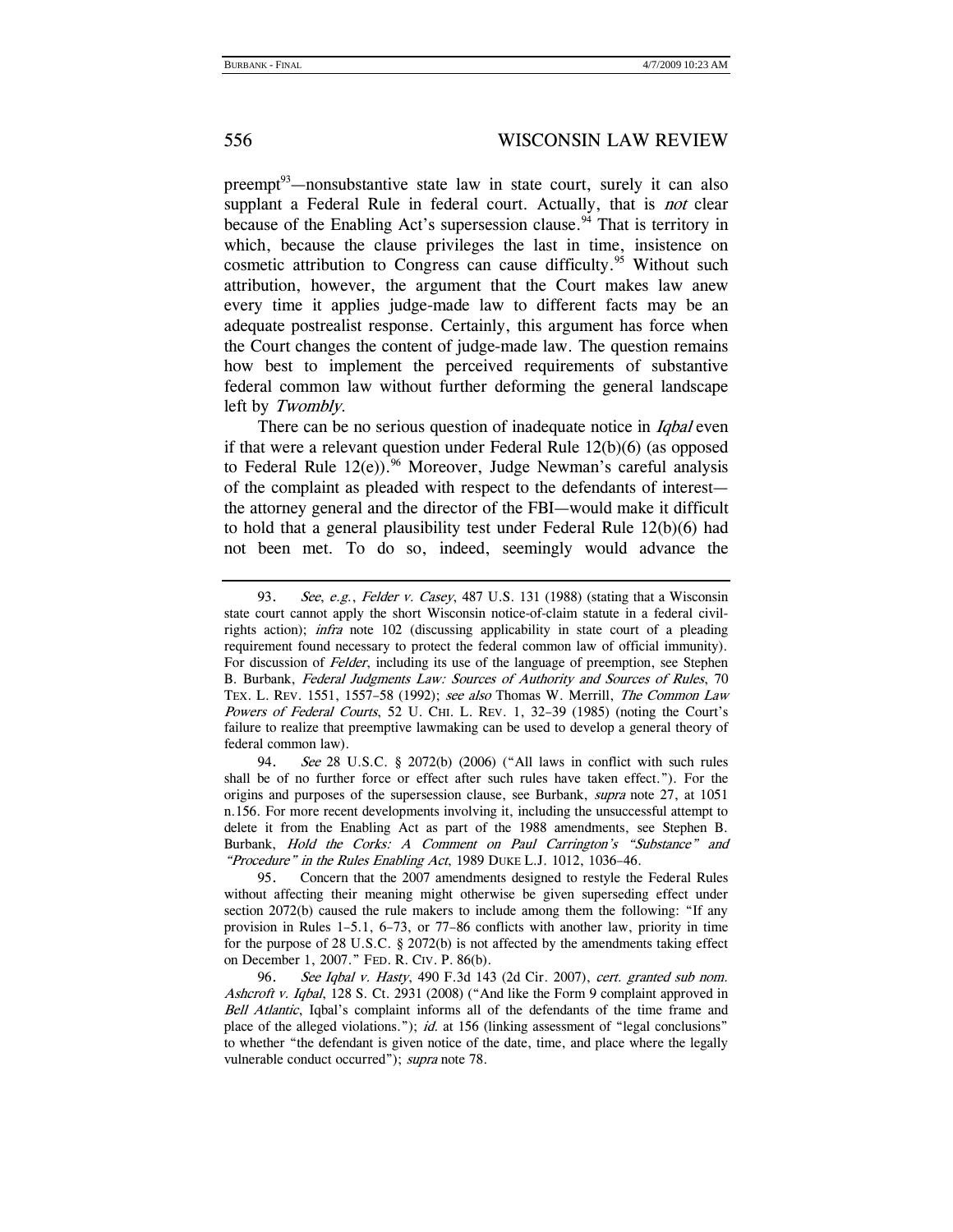argument, absurd on its face, that the Federal Rules impose on plaintiffs generally a more demanding standard to survive a motion to dismiss than does the PSLRA on plaintiffs in securities-fraud cases. $97$ The government denies that it is calling for the imposition of a heightened fact-pleading requirement in cases against high-level government officials who are entitled to the immunity defense,<sup>98</sup> as well it might because the Court seems to have made it impossible for the judiciary to openly impose such a requirement other than through the Enabling Act Process.<sup>99</sup>

The Court may, however, accept the Second Circuit's view of Twombly as prescribing a flexible "plausibility standard," but take a different view of the appropriate contextual plausibility judgment than did the lower courts in *Iqbal*.<sup>100</sup> If so, the Court would thereby confirm the view that Twombly is an invitation to the lower courts to make ad hoc decisions, often reflecting buried policy choices, and in any event with little fear of reversal because of the impotence of federal appellate review to police discretionary decision making.<sup>101</sup>

99. See supra text accompanying notes 70–71.

<sup>97.</sup> See supra text accompanying note 80. I share the Second Circuit's view that the allegations that Ashcroft and Mueller were personally involved in the adoption and/or approval of the policies and directives challenged in *Iqbal* tell a story that is plausible (not unreasonable). See supra text accompanying note 90. Note that the *Iqbal* complaint does not attempt to hold those individuals responsible for the quotidian abuses during confinement that it alleges in claims against lower-level officials and employees. See Professors' Amicus Brief, supra note 92, at 15 ("Thus, while the complaint does charge several individuals with *ad hoc* violations of the plaintiff's rights . . . neither Ashcroft nor Mueller is named in any of these fact-specific counts.").

<sup>98.</sup> See, e.g., Igbal Transcript, supra note 83, at 11 (statement of Solicitor General Garre) ("And we're not asking for a heightened pleading standard, Justice Ginsburg."); Reply Brief for Petitioners at 12, Iqbal, 128 S. Ct. 2931 (No. 07-1015) ("Petitioners do not ask the Court to adopt any heightened pleading standard. Rather, their position is that the lower courts failed to follow this Court's decisions in this area and give a 'firm application' of the Federal Rules.").

 <sup>100.</sup> Iqbal Transcript, supra note 83, at 36–37 (statement of Chief Justice Roberts) ("Well I thought, and others may know better in connection to Bell Atlantic, but I thought in Bell Atlantic what we said is that there's a standard but it's ... affected by the context in which the allegations are made. That was a context of a particular type of antitrust violation and that affected how we would look at the complaint. And here . . . because we're looking at litigation involving the Attorney General and the Director of the FBI in connection with their national security responsibilities . . . there ought to be greater rigor applied to our examination of the complaint."); see id. at 43 (statement of Chief Justice Roberts) ("What you have to show is some facts, or at least what you have to allege are some facts, showing that they knew of a policy that was discriminatory based on ethnicity and country of origin.").

 <sup>101.</sup> Bone, supra note 30, at 327 ("Reliance on case-specific discretion might be a sensible strategy if proceduralists today still believed, as the original Federal Rules drafters did, that procedural design is a technical exercise largely devoid of substantive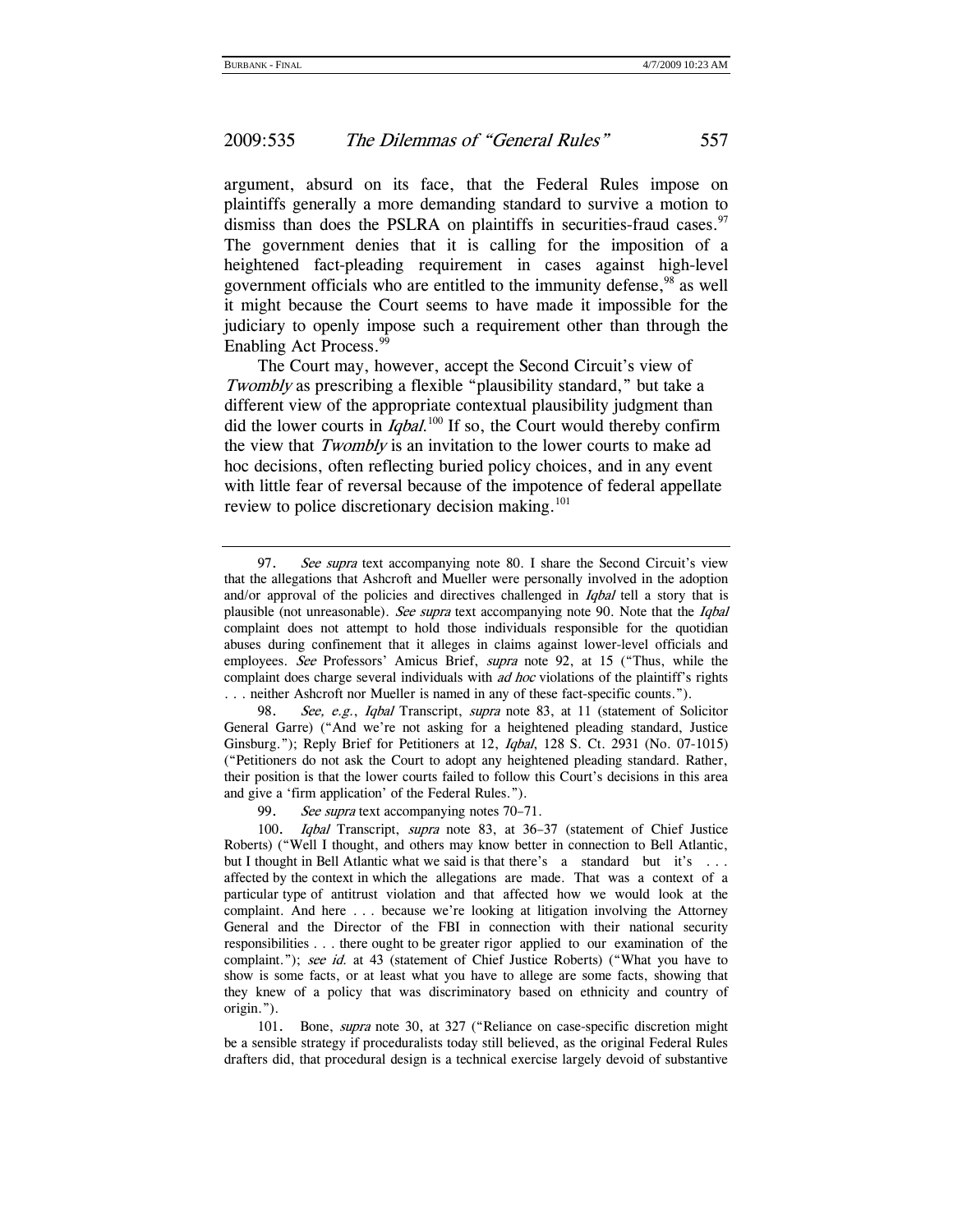For these reasons, if the Court feels that the purposes of the official-immunity defense require even greater protection than recently reinvigorated pleading jurisprudence provides, it should forthrightly require fact pleading as a matter of substantive law.102 Better yet, in light of a slow trickle of ever more troubling information about how the previous administration fought the war on terrorism—despite an approach to governmental secrecy that would have made former Romanian president Nicolae Ceauşescu proud<sup>103</sup>—the Court should affirm the Second Circuit and allow *Iqbal* to proceed to discovery, even if "limited and tightly controlled."<sup>104</sup>

Professor Miller correctly sees as part of the larger significance of Tellabs that some of the winnowing work formerly assigned to summary judgment is now assigned to the  $12(b)(6)$  motion to dismiss.<sup>105</sup>

 103. See Reinsurance Co. of Am., Inc. v. Administratia Asigurarilor de Stat, 902 F.2d 1275, 1283 (7th Cir. 1990) (Easterbrook, J., concurring) ("Under Romanian law, anything that is not a 'State secret' is a 'Service secret'—in other words, everything is secret.").

104. Iqbal v. Hasty, 490 F.3d 143, 158 (2d Cir. 2007), cert. granted sub nom. Ashcroft v. Iqbal, 128 S. Ct. 2931 (2008). It is useful in this regard to recall the links between the Progressives' project of regulatory "legibility" and the impulses that led to broad discovery under the Federal Rules. See Burbank, supra note 23, at 597–98 n.20 (discussing Edson Sunderland, a Progressive who was the chief architect of the discovery rules); Ken I. Kersch, *The Reconstruction of Constitutional Privacy Rights* and the New American State, in 16 STUDIES IN AMERICAN POLITICAL DEVELOPMENT 61 (2002).

105. See Miller, supra note 2, at 532 ("Tellabs is an interpretation of the standards governing a motion to dismiss under Rule  $12(b)(6)$ . But when one examines how that motion is actually adjudicated in securities fraud cases, it becomes evident that the hydraulic pressures of the PSLRA's pleading rules have deformed the 12(b)(6)

value and best performed by trial judges. That belief, however, was thoroughly discredited in the 1970s. The normative issues are not purely technical; they directly implicate substantive values.").

 <sup>102.</sup> If the Court were to do so, any such requirement might be applicable in a state-court action involving the same defense of official immunity, a scenario that is probably only theoretically possible given the availability of removal. See supra text accompanying notes 93-94. Cf. Brown v. W. Ry., 338 U.S. 294 (1949) (holding a strict Georgia pleading rule was inapplicable in a Federal Employer Liability Act case in Georgia state court). Unfortunately, Twombly has prompted the proliferation of nonsense about the circumstances when federal law displaces state law in state court under the pernicious rubric of "reverse" or "converse" Erie. See Z.W. Julius Chen, Note, Following the Leader: Twombly, Pleading Standards, and Procedural Uniformity, 108 COLUM. L. REV. 1431, 1443–53 (2008). Because the only sources of authority for such displacement are the federal constitutional and statutory bases of substantive federal (including common) law, the transsubstantive Federal Rules and cases interpreting them are irrelevant (except perhaps as a source of inspiration for a substance-specific rule of federal common law). See Burbank, supra note 93, at 1557– 58; Stephen B. Burbank, Interjurisdictional Preclusion, Full Faith and Credit and Federal Common Law: A General Approach, 71 CORNELL L. REV. 733, 805-10 (1986).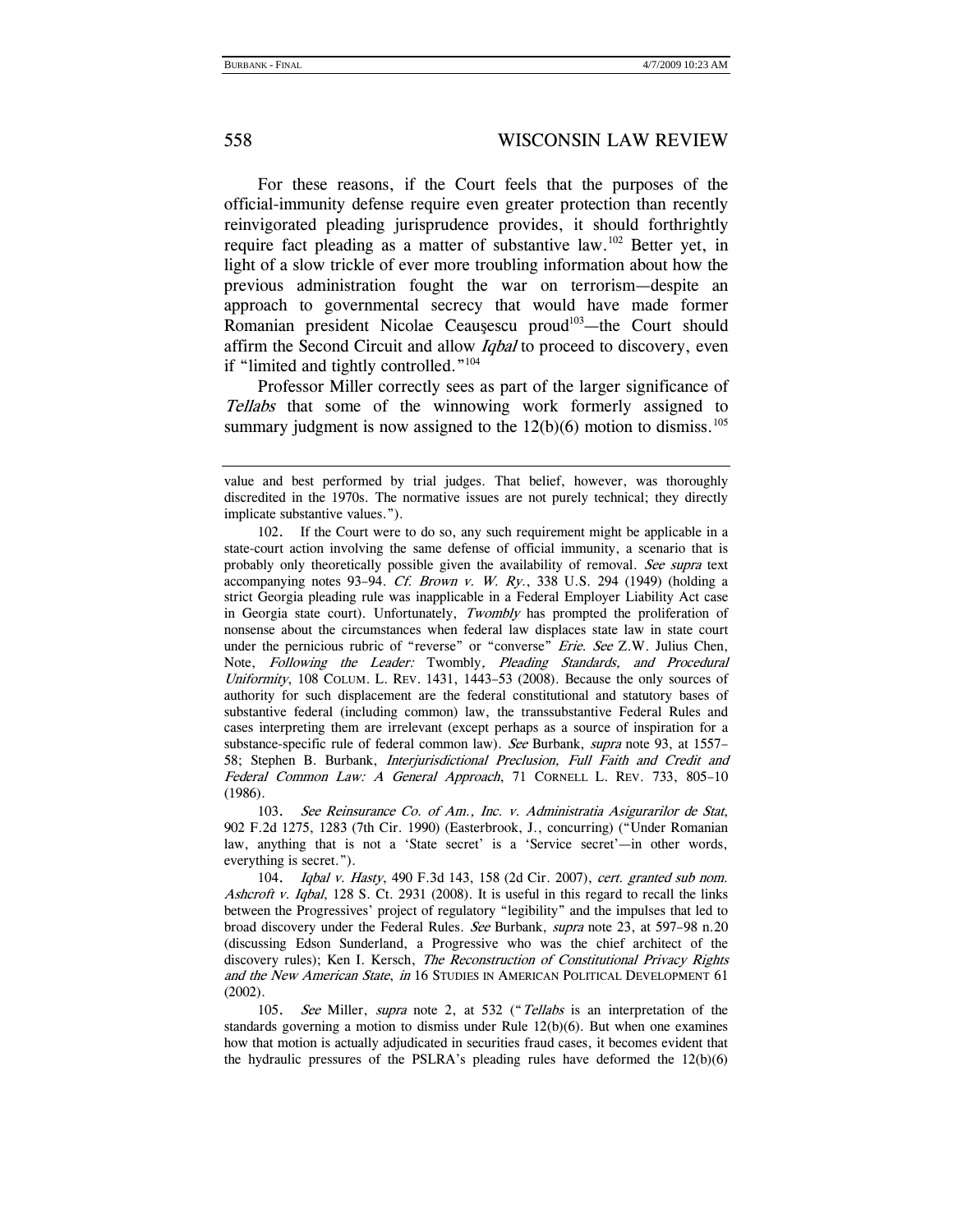In fact, *Twombly* is far more powerful evidence of that proposition because of its striking resemblance to Matsushita Electric Industrial Co. v. Zenith Radio Corp.,<sup>106</sup> in which the Court was both similarly intent on policing inferences to protect the integrity of substantive antitrust law—but at the summary-judgment stage—and similarly ambiguous about the reach of the power to do so outside of that substantive context.<sup>107</sup> Moreover, although *Tellabs* is conclusive proof, were it needed, that Congress has learned that procedure is power, at least Congress was well positioned institutionally to evaluate the social costs and benefits of setting a high bar for complaints filed without benefit of formal discovery, and its task in doing so was circumscribed by the social policies germane to the domain of substantive securities law.

The Twombly Court, by contrast, was not well positioned institutionally to evaluate even the *procedural* costs and benefits of tightening the pleading screws on plaintiffs, even in the isolated substantive-law context involved in the case.<sup>108</sup> The Court acting as

107. Twombly, 127 S. Ct. at 1982.

 108. On the theoretical and practical differences between making law by decision versus by Federal Rule, see generally Burbank, Of Rules and Discretion, supra note 30, at 698–713; see also Burbank, supra note 27, at 1147–57, 1192–93; Burbank, supra note 94, at 1021. Judge Posner is correct that "[r]ight or wrong, the decision in Bell Atlantic was pragmatic rather than legalist." RICHARD A. POSNER, HOW JUDGES THINK 54 (2008). Yet, there can be no doubt that consideration of a number of the policy questions presented by Twombly would have benefited from the fruits of empirical research, even if only research whose results had already been published. Consider in that regard the Court's discussion of the costs of discovery, which, eschewing any reference to systematic as opposed to anecdotal data, relied to a great extent on an article by Judge Easterbrook that is heavy on theory and light on facts. See Twombly, 127 S. Ct. at 1967 & n.6 (citing Frank Easterbrook, Discovery as Abuse, 69 B.U. L. REV. 635, 638–39 (1989)). Not only was that article's analysis predicated on a law-and-economics model of so-called impositional discovery; it was published in 1989, before substantial changes to the discovery rules in 1993, 2000, and 2006—changes that the Twombly Court ignored. I am reminded of an observation I made about the Seventh Circuit's attempt to turn Federal Rule 11 into a "fee-shifting statute": "Theory is an irresponsible basis for lawmaking about something as important as access to court, and it is especially irresponsible when the lawmaking involves judicial amendment of a Rule . . . . " Burbank, *Transformation*, *supra* note 30, at 1947–48.

motion and converted it into something different—a sort of hybrid between the motion to dismiss and the motion for summary judgment.").

<sup>106.</sup> See 475 U.S. 574 (1986); Burbank, supra note 23, at 623 ("The contradictions and studied ambiguity of two decisions in the trilogy, each of which was responsive to the perceived requirements of a particular substantive context and might well have been so confined but for the fetish of transsubstantive procedure, provide support for very different approaches to Rule 56."). As Justice Stevens's powerful dissent in *Twombly* points out, granting authority to police inferences at the pleading stage represents a major change, because it may lead to the termination of cases before plaintiffs have had any discovery at all. See Bell Atl. Corp. v. Twombly, 127 S. Ct. 1955, 1982 (2007) (Stevens, J., dissenting).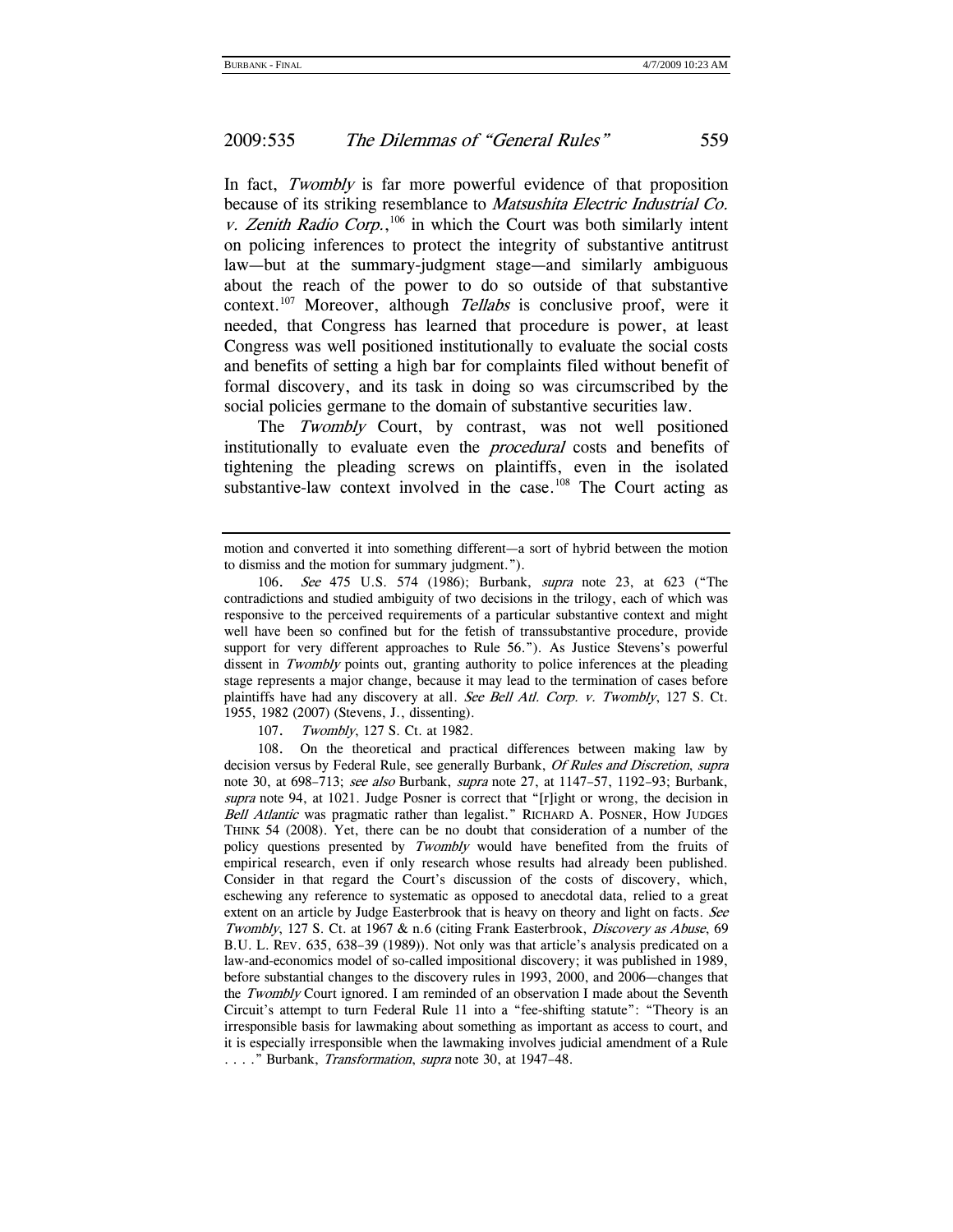such under Article III was even less well positioned to estimate the procedural costs and benefits of a general rule of plausible pleading (if that is what Twombly gives us), let alone the nonprocedural costs and benefits of such a rule, substance specific or general.<sup>109</sup> Yet, the Article III process may have been all that the Court thought was available since the justices likely knew through the chief justice that changing pleading requirements through the Enabling Act Process had been considered and abandoned as political dynamite on more than one occasion, including in the recent past. $110$ 

#### **CONCLUSION**

Twombly's most obvious and immediate consequence has been enormous confusion and transaction costs as a result of uncertainty about the requirements it imposes and its scope of application. Apart from those costs, and whether or not Twombly was an exercise in strategic ambiguity, it is an invitation to the lower federal courts to screen out complaints in disfavored classes of cases, whether they are disfavored because of their perceived discovery burdens or for some other reason. I am reminded of observations I made about experience under the 1983 amendments to Federal Rule 11. Having suggested that those amendments "signall[ed] a more candid recognition that different cases may have different requirements," I raised the question "whether and when the only or the best answer to that perception lies in reliance on the discretion of judges, guided by general directions that usually are not informed by empirical study, to deliver on the promise of equal justice."<sup>111</sup>

There can similarly be no doubt that, quite apart from systematic empirical research, consideration of many of the policy questions implicated in Twombly would have benefited from a base of experience with first-instance litigation broader than that possessed by the members of the Supreme Court, almost all of which predates Justice Stevens's appointment in 1975.

 <sup>109.</sup> Bone, supra note 85, at 86 ("Whatever screening approach is adopted, however, two general points should guide its design. First, the project should be handled by formal rulemaking or the legislative process, not by the common law method of case-by-case interpretation of the Federal Rules. Because it requires a controversial choice of normative metric and a coordinated analysis of different rule options, this project is most suitable for a process open to public input, able to generate and properly consider relevant empirical information, and capable of addressing the issues from a global and systemic perspective. Second, because the screening approach should be tailored to the types of cases that involve meritless filings most seriously, any set of rules should be substance-specific.").

<sup>110.</sup> See Editorial, supra note 88.

 <sup>111.</sup> Burbank, Transformation, supra note 30, at 1936–37.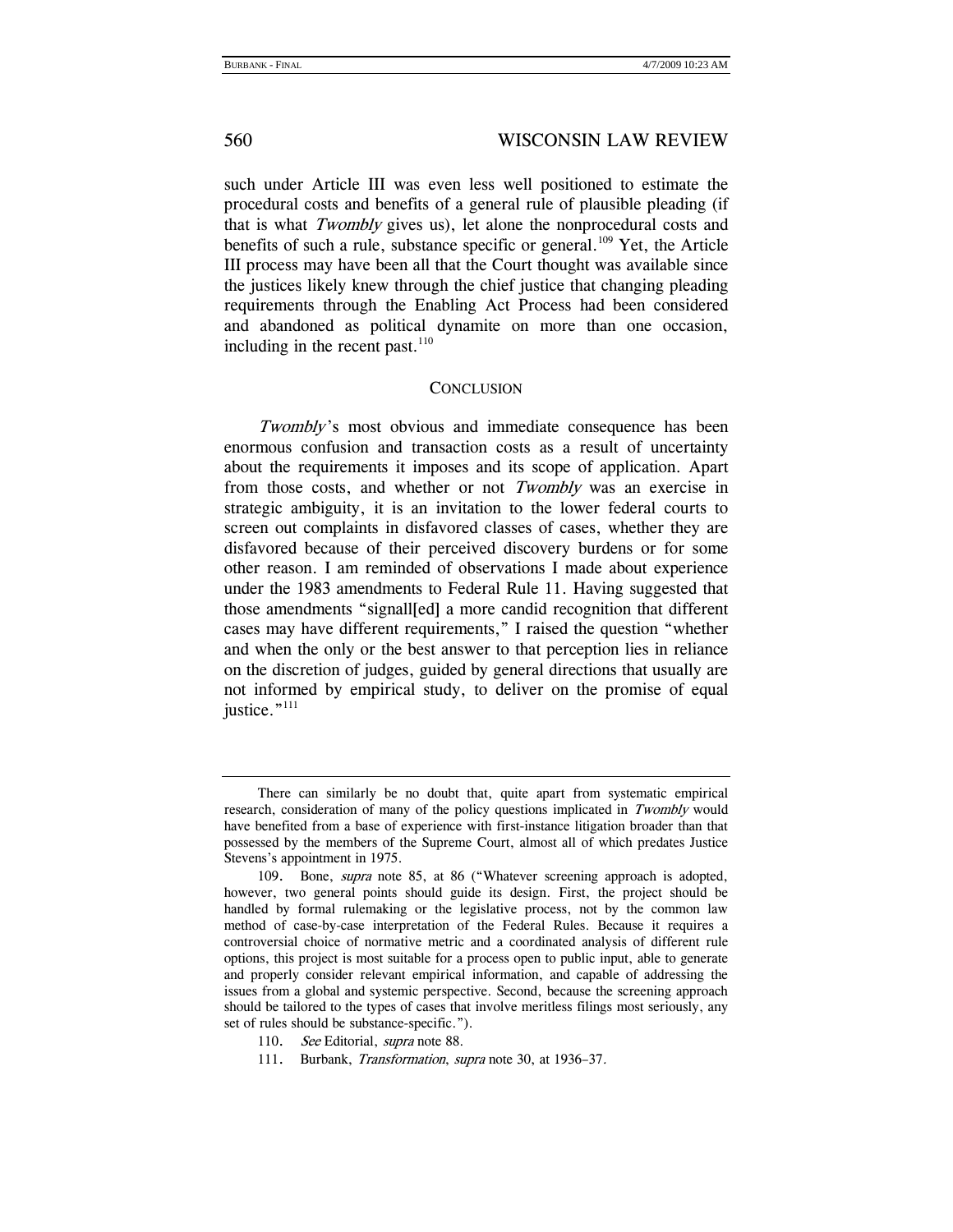Perhaps the most troublesome possible consequence of Twombly is that it will deny court access to those who, although they have meritorious claims, cannot satisfy its requirements either because they lack the resources to engage in extensive prefiling investigation or because of informational asymmetries. As Judge Richard Nygaard stated in *Phillips v. Allegheny*,<sup>112</sup> "Few issues in civil procedure jurisprudence are more significant than pleading standards, which are the key that opens access to courts."<sup>113</sup> More generally, *Twombly* is but the most recent signal of a retreat from the goal of adjudication on the merits, a retreat that has already seen the trial-termination rate decline precipitously, to the point that it is a quarter or less of the termination rate by summary judgment.<sup>114</sup>

Ultimately, of course, Twombly raises the question whether our society remains committed to private litigation as a means of securing compensation for injury and enforcing important social norms. From that perspective, another important policy issue it raises is whether, if we retreated from that commitment, we would provide alternatives such as social insurance and administrative enforcement.<sup>115</sup> In addressing that question, decision makers presumably would benefit from information about experience in other countries that did not previously share our commitment to private litigation, that have provided alternatives, but that are now rethinking the best way to achieve their societal goals. It is interesting, if not ironic, that a number of such countries have decided, among other reforms, to relax bans on contingent-fee litigation and to experiment with group and other forms of aggregate litigation.<sup>116</sup> In any event, from this perspective, it is again apparent that the policy questions are not the sort that should be answered by nine judges in the exercise of Article III judicial power, with little information, less experience, and no power to implement nonlitigation alternatives.

Even if the Court finds a way to decide Iqbal without engendering additional confusion and damage to the policies of access to court, compensation for injury, and norm enforcement—and unless it issues a

 <sup>112. 515</sup> F.3d 224 (3d Cir. 2008).

<sup>113.</sup> *Id.* at 230.

<sup>114.</sup> See Burbank, supra note 23, at 616-18.

<sup>115.</sup> See generally ROBERT A. KAGAN, ADVERSARIAL LEGALISM: THE AMERICAN WAY OF LAW (2001).

 <sup>116.</sup> See, e.g., CHRISTOPHER HODGES, THE REFORM OF CLASS AND REPRESENTATIVE ACTIONS IN EUROPEAN LEGAL SYSTEMS: A NEW FRAMEWORK FOR COLLECTIVE REDRESS IN EUROPE (2008); Stephen B. Burbank, The Roles of Litigation, 80 WASH. U. L.Q. 705, 710–11 (2002) (describing the United Kingdom's change of position regarding "litigation on spec," as a direct result of cuts in the legal aid budget).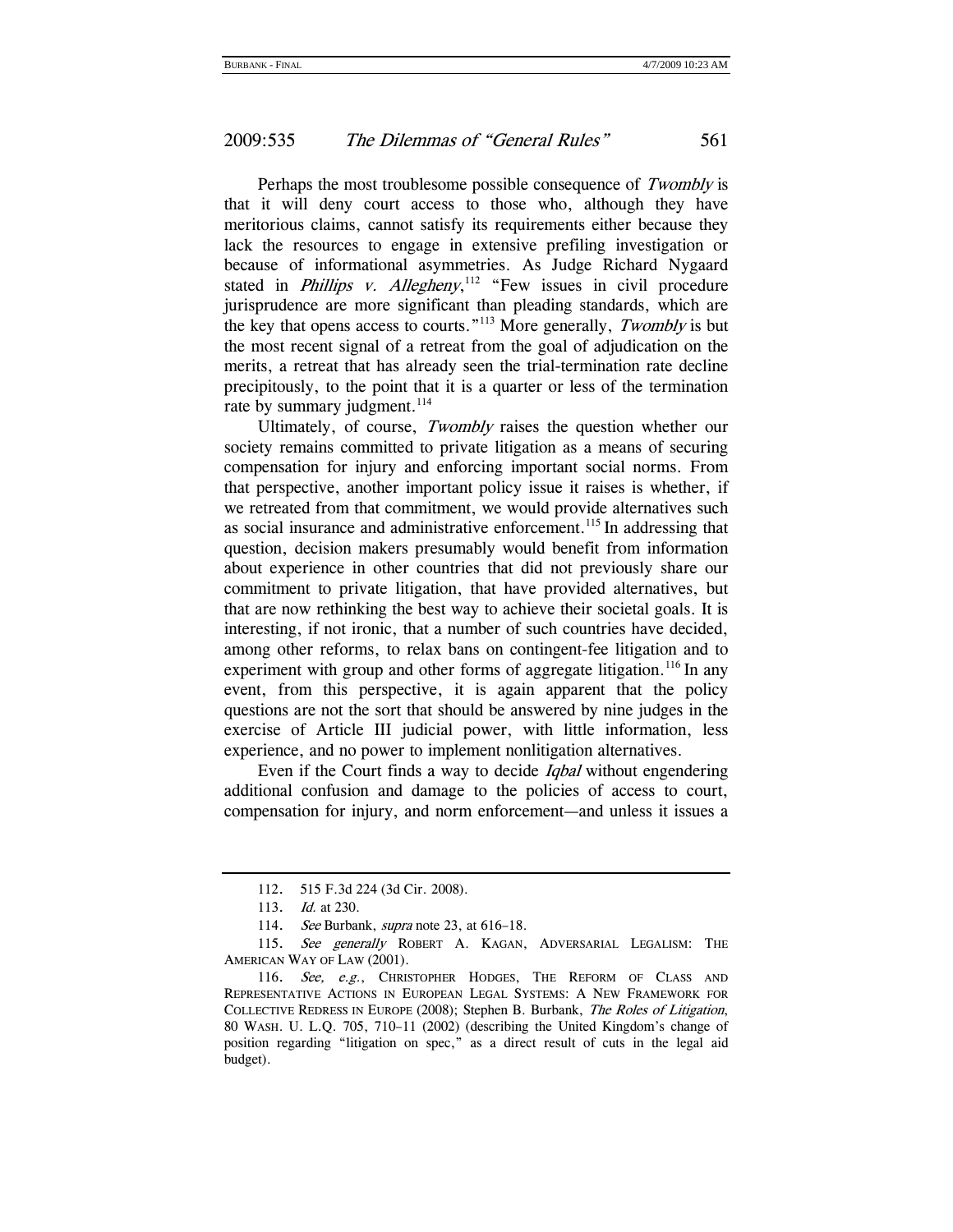palinode<sup>117</sup> retracting all but the narrow holding in  $Twomblv<sup>118</sup>$ —the latter decision should remain cause for serious concern. We see in it some of the costs of the foundational assumptions and operating principles of modern American procedure.

Now that even Congress has learned how to use procedure, openly or not, to advance substantive goals, greater attention naturally focuses on choices made by those responsible for crafting and interpreting procedural rules, wherever they sit. Yet, the foundational assumption that the Enabling Act requires transsubstantive rules is thought to prevent use of its process when a particular substantive context requires a different procedural rule, while the judiciary's refusal to acknowledge that statutory procedure is legitimate prevents it from taking the initiative in seeking a legislative fix.<sup>119</sup> As a result, courts struggle to make a substance-specific solution fit within the general rule or to change the general rule without admitting that they are doing so. The tendency of the first tactic is to yield a nonoptimal solution for the particular substantive context. The tendency of the second is to yield a nonoptimal solution for all substantive contexts.

More generally, Twombly provides additional evidence of the costs of complexity in modern American procedure.120 We know that elites have had, and still have today, enormous influence in determining the content of law, and that legal elites have had, and still have today, enormous influence in determining the content of that special form of prospective law that we call the Federal Rules. By reason of foundational assumptions and operating principles, the rules they secure for the high-stakes, complex cases that are their special concern become

 <sup>117.</sup> This word denotes a poem in which the poet retracts something said in a previous poem or, more generally, any formal retraction. See AMERICAN HERITAGE DICTIONARY OF THE ENGLISH LANGUAGE 944 (3d ed. 1973). Its allure in, and aptness given, our recent political circumstances should be apparent.

<sup>118.</sup> See Bell Atl. Corp. v. Twombly, 127 S. Ct. 1955, 1963 (2007) ("We granted certiorari to address the proper standard for pleading an antitrust conspiracy through allegations of parallel conduct  $\dots$ .").

 <sup>119.</sup> Note the recent exception in amendments to Federal Rule of Evidence 502, proposed as legislation by the judiciary and enacted by Congress. See Pub. L. No. 110-322, 122 Stat. 3537 (2008); S. REP. NO. 110-264, at 4 (2008), available at http://frwebgate.access.gpo.gov/cgibin/getdoc.cgi?dbname=110\_cong\_reports&docid =f:sr264.110.pdf ("On December 11, 2007, Chairman Leahy introduced S. 2450, incorporating the language proposed by the Judicial Conference's Advisory Committee."). Because, however, the amendments govern attorney-client privilege, the judiciary had no choice by reason of the Enabling Act's requirement that any "rule creating, abolishing, or modifying an evidentiary privilege shall have no force or effect unless approved by Act of Congress." 28 U.S.C. § 2074(b) (2006).

<sup>120.</sup> See Burbank, supra note 41; Burbank, supra note 67.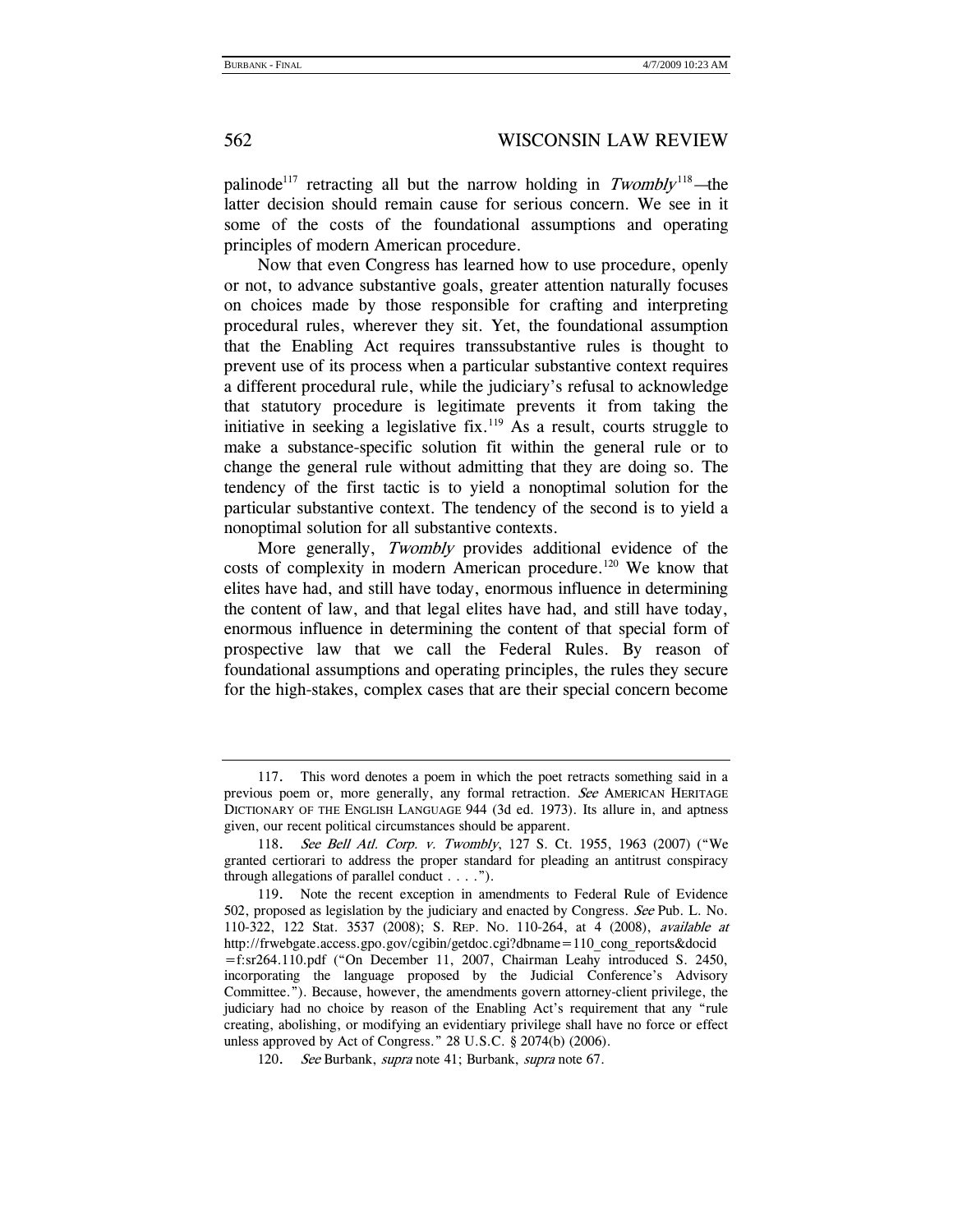the rules for all litigation in federal court.<sup>121</sup> The Cadillac process they enshrine helps to drive out of federal court those who can afford only a Ford.<sup>122</sup> Moreover, to the extent states continue to use the Federal Rules as a model for their courts, $123$  the result may be to make courts in general unavailable for the resolution of everyday disputes.

The Federal Rules necessarily confer substantial discretion on Article III judges. The discretion they confer entails the power to make policy choices that, although they may be buried in the obscurity of technical language, are increasingly likely to be exposed by those who have come to recognize the power of procedure, often in recent years aided by systematic empirical data.<sup>124</sup> Growing awareness that questions of "mere procedure" may implicate important social policy encourages those who cannot make an independent judgment to have only so much confidence in the integrity of the process and the quality of the legal products it produces as they do in the actors who control it. In an age when politicians, interest groups, and the media find it convenient to

 <sup>121.</sup> See Burbank, supra note 116, at 711 ("The misguided approach to procedural reform that treats all litigation as if it were complex litigation can at least be explained, if not justified, by the quest for uniform and transsubstantive regulation that has preoccupied American procedural policy.").

<sup>122.</sup> See JOSEPH, supra note 41; Maurice Rosenberg, The Federal Rules After Half a Century, 36 ME. L. REV. 243, 249 (1984). I am here taking a point made by Professor Hadfield one step further, or perhaps one step back. She has argued that through a market allocation of lawyers that favors corporate clients over individual clients, the legal system establishes that governing the economy is the principal role of the justice system. See Gillian K. Hadfield, The Price of Law: How the Market for Lawyers Distorts the Justice System, 98 MICH. L. REV. 953, 1000 (2000). My point is that, in addition to favoring jurisdictional rules that have privileged business throughout most of our history, see supra text accompanying notes 41–42, the federal judiciary has created a procedural system so complex that most litigants who can satisfy federal jurisdictional requirements cannot afford to litigate in federal court.

<sup>123.</sup> See John B. Oakley, A Fresh Look at the Federal Rules in State Courts, 3 NEV. L.J. 354 (2002) (updating a 1986 study of the extent of state adoption of the Federal Rules). The borrowing is especially problematic to the extent that state-court judges are under greater docket and resource pressures than their federal colleagues, depriving them of the ability to use the tools in the Federal Rules for managing litigation.

 <sup>124.</sup> See Phyllis Tropper Baumann et al., Substance in the Shadow of Procedure: The Integration of Substantive and Procedural Law in Title VII Cases, 33 B.C. L. REV. 211 (1992); Stephen B. Burbank, Procedure, Politics and Power, 52 J. LEGAL EDUC. 342, 344 (2002) ("For, when one knows that a rule has a statistically significant differential impact on a class of litigants or in a particular type of case, the veil is lifted, the myth of neutrality as to litigant power is exploded, and the question of lawmaking power to address the situation is unavoidable. It may not be a coincidence, therefore, that the heightened attention to questions of rulemaking power in the past ten years has come during a period of unprecedented attention to empirical investigation of the real-world effects of rules by the rule makers."); *supra* note 33 (discussing the inappropriateness of a "veil of ignorance" as a normative posture for rule makers).